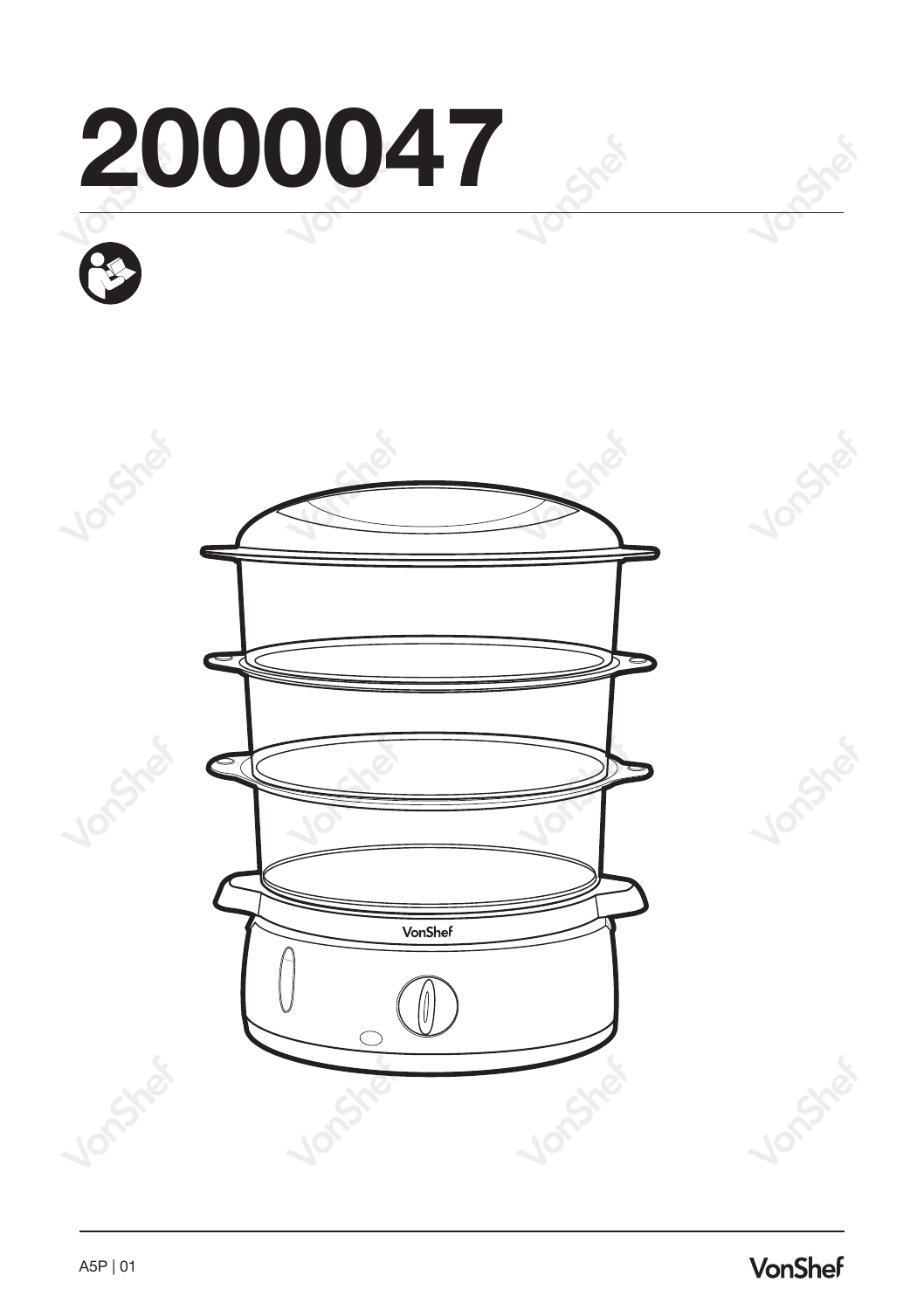

Please read all instructions carefully before use and retain for future reference.

Veuillez lire attentivement ces instructions avant utilisation et conservez-les pour pouvoir les consulter à l'avenir.

Bitte lesen Sie die Anleitung sorgfältig und bewahren Sie sie als Referenz auf.

Leed todas las instrucciones detenidamente antes de usar y retened para futuras consultas.

Si prega di leggere attentamente tutte le istruzioni prima dell'uso e conservarle per una futura consultazione.

Lea todas las instrucciones detenidamente antes de usar y consérvelas para futuras consultas.



**ATTENTION** This appliance has a thermal cut out switch. The thermal cut out will activate and shut down the appliance should the appliance overheat.

Unplug from the mains and or battery and allow to cool for 30 minutes before re-use.

**ATTENTION** Cet appareil dispose d'un interrupteur d'arrêt thermique. L'arrêt thermique s'activera et éteindra l'appareil si l'appareil commençait à surchauffer.

Débranchez la prise, ou la batterie, et laissez refroidir pendant 30 minutes avant de réutiliser.

**VORSICHT** Dieses Gerät hat einen thermischen Ausschalter. Der thermische Ausschalter wird aktiviert und schaltet das Gerät aus, wenn das Gerät überhitzt.

Ziehen Sie den Stecker aus der Steckdose und/oder entfernen Sie den Akku und lassen Sie das Gerät xx Minuten abkühlen, bevor Sie es erneut benutzen.

**ATENCIÓN** Este aparato tiene un interruptor de corte térmico. El corte térmico se activará y apagará el dispositivo si el aparato se sobrecalienta.

Desenchufe de la red y / o la batería y déjelo enfriar durante 30 minutos antes de volver a usarlo.

**ATTENTION** This appliance has a thermal cut out switch. The thermal cut out will activate and shut down the appliance should the appliance overheat.

Unplug from the mains and or battery and allow to cool for 30 minutes before re-use.

**ATTENZIONE** Questo apparecchio è dotato di un interruttore di protezione termica che accende e spegne l'apparecchio in caso di surriscaldamento.

Scollegare dalla rete elettrica e o la batteria e lasciar raffreddare per 30 minuti prima di un nuovo utilizzo.

**ATENCIÓN** Este aparato tiene un interruptor de corte térmico. El corte térmico se activará y apagará el dispositivo si el aparato se sobrecalienta.

Desenchufe de la red y / o la batería y déjelo enfriar durante 30 minutos antes de volver a usarlo.



**CAUTION** Do not immerse in water. **ATTENTION** Ne pas immerger dans l'eau. **VORSICHT** Nicht in Wasser tauchen. **PRECAUCIÓN** No sumergid en agua. **AVVERTENZA** Non immergere nell'acqua. **PRECAUCIÓN** No sumergir en agua.



**CAUTION** Hot water risk of scalding.

**ATTENZIONE** Rischio di scottature dell'acqua calda. **VORSICHT** Verbrühungsgefahr durch heißes Wasser. **PRECAUCIÓN** Riesgo de agua caliente por escaldadura. **AVVERTENZA** Rischio di scottature dell'acqua calda. **PRECAUCIÓN** riesgo de quemaduras por agua caliente.



**CAUTION** hot surfaces **ATTENTION** Surfaces chaudes **VORSICHT** heiße Oberflächen **PRECAUCIÓN** superficies calientes **AVVERTENZA** Superfici calde **PRECAUCIÓN** superficies calientes



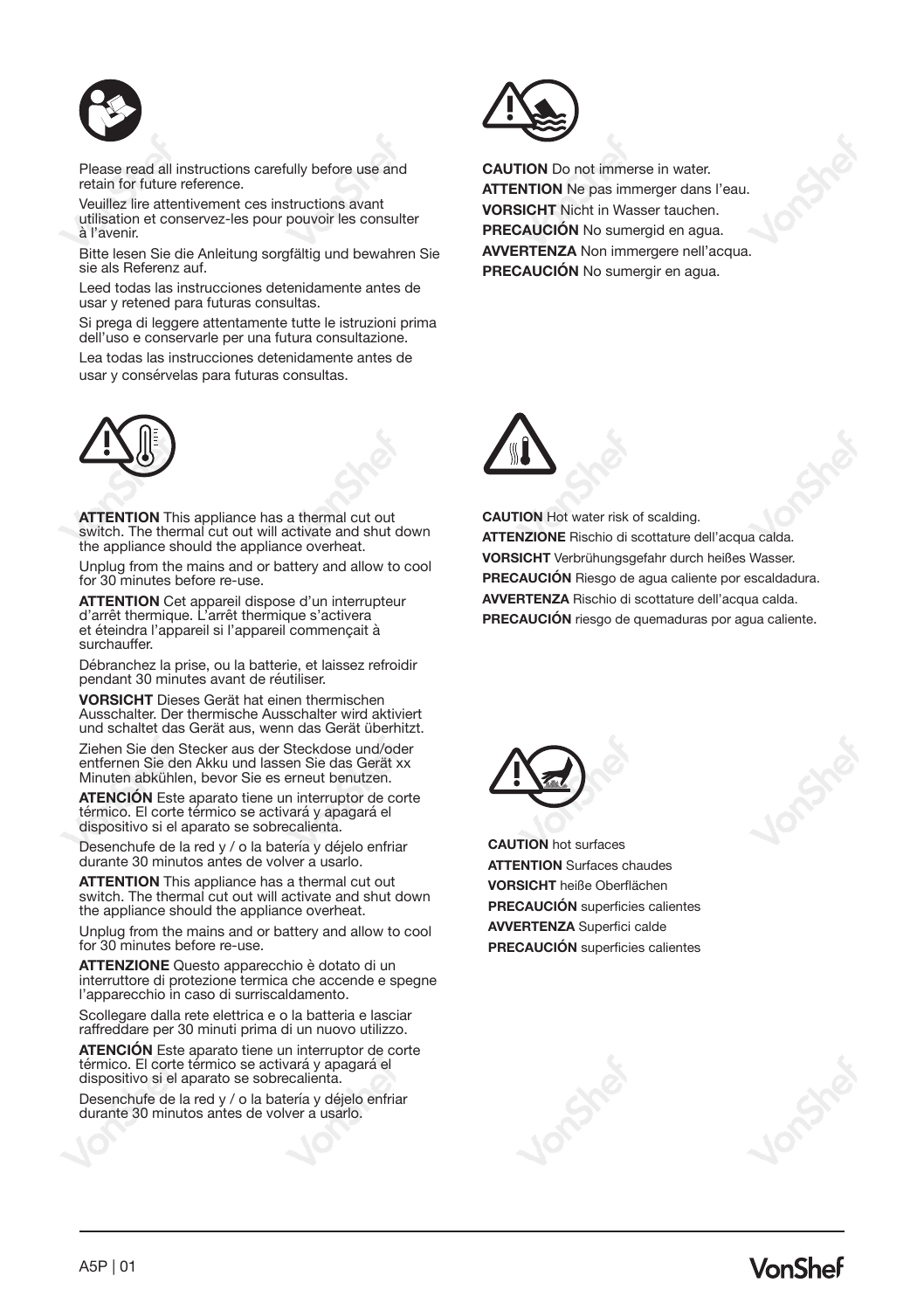

Please read all instructions carefully before use and retain for future reference.

**INTENDED USE** Only operate the appliance for its intended purpose and within the parameters specified in this manual.

This appliance is for domestic use only. Do not use outdoors or on wet surfaces.

This appliance is not intended for use by persons with reduced physical, sensory or mental capabilities, or lack of experience and knowledge, unless supervised or given appropriate instruction concerning the product's use by a person responsible for their safety.

The appliance is not intended to be operated by means of an external timer or separate remote-control system.

**GENERAL SAFETY** Do not allow to be used as a toy. Children should be supervised to ensure they do not

play with the appliance. If the appliance is not functioning properly, has been dropped, damaged, left outdoors, or immersed in liquid, do not use, contact DOMU Brands Customer Services. Do not use the appliance if any parts appear to be faulty, missing or damaged.

Ensure all parts are securely attached as instructed by this instruction manual before use.

**CABLES AND PLUGS** Check to ensure your electricity supply matches that shown on the rating plate. This<br>product should only be used as rated. Preferably, the socket outlet should be protected by a Residual Current Device RCD (UK/EU) Ground Fault Indicator (US). Do not use with a damaged cable or plug. If the supply cable is damaged, it must be replaced by a qualified engineer or authorised service agent in order to avoid a hazard. The use of an extension cable is not recom- mended.

Do not handle the plug or appliance with wet hands. Keep the cable away from heated surfaces.

Do not let the cable hang over the edge of the table or countertop where it could be pulled on inadvertently by children or pets.

Do not pull the cable around sharp edges or corners. Do not leave unattended when plugged in. Unplug from outlet when not in use.<br>Turn off all controls before unplugging.

Turn off all controls before unplugging. Do not unplug by pulling on the cable. To unplug, grasp the plug, not the cable.

Always unplug before performing user maintenance, connecting or disconnecting attachments, or changing accessories.

Ensure the cable is stored safely to prevent hazards.

**RISK OF PERSONAL INJURY** Always locate your appliance away from the edge of the worktop, on a firm, flat, heat-resistant surface with sufficient space around all sides.Do not insert any objects into openings or cover the annliance

Do not place any cardboard, plastics or paper inside or on the appliance unless stated in the instructions.

Do not use the appliance near any combustible surfaces. Only use suitable cookware where applicable. Do not use outdoors or near heat sources.

Take care not to touch any surfaces that may get hot when in use. Take care not to touch any surfaces that may remain hot for a period of time after use. Never operate the appliance when empty.

Do not overload/overfill the appliance.

When using for the first time your appliance may give off a 'new' smell or vapour. This will dissipate after a few

uses. Do not lift or move the appliance whilst in use. Do not operate continuously for periods longer than those marked on the product or indicated in the **instructions** 

Ensure the appliance is switched off and unplugged before changing accessories or cleaning. Use only as described in this manual and with DOMU Brands recommended attachments only.

**CLEANING & MAINTENANCE** Never soak or immerse electrical or heating components and or a component that has a plug attached.

Hand washing recommended; soak in warm soapy water and wipe down using a soft sponge. To remove stubborn stains, use a non abrasive cleaning brush. Do not use abrasive, harsh cleaning solutions or metal scouring pads.

Never wash any electrical or heating components and or a component that has a plug attached in a dishwasher.

## **TECHNICAL SPECIFICATION**

Rated Voltage 220-240V Rated Frequency 50/60Hz

# **FR**

Veuillez lire attentivement ces instructions avant utilisation et conservez-les pour pouvoir les consulter à l'avenir.

#### **UTILISATION PRÉVUE**

Utilisez l'appareil uniquement pour son usage prévu et conformément aux paramètres précisés dans ce manuel.

Cet appareil est réservé à un usage domestique. Ne l'utilisez pas en extérieur ni sur des surfaces humides. Cet appareil n'a pas été conçu pour être utilisé par des personnes souffrant de capacités physiques, sensorielles ou mentales réduites, non plus que par celles qui manquent de connaissances et d'expérience, à moins qu'une personne responsable de leur sécurité ne les supervise ou ne leur ait donné les instructions appropriées à propos de l'utilisation du produit.

L'appareil n'est pas fait pour être utilisé à l'aide d'une minuterie externe ou d'un système de commande à distance distinct.

**CONSIGNES GÉNÉRALES DE SÉCURITÉ** N'autorisez jamais qu'il soit utilisé comme un jouet. Les enfants devraient toujours être supervisés afin de s'assurer

qu'ils ne jouent pas avec l'appareil. Si l'appareil ne fonctionne pas correctement, qu'il est tombé, qu'il a été endommagé, laissé en extérieur ou immergé dans du liquide, ne l'utilisez pas et contactez les Services à la clientèle de DOMU Brands. N'utilisez pas l'appareil si des pièces ont l'air défectueuses, manquantes ou endommagées. Avant utilisation, vérifiez que toutes les pièces sont bien attachées, comme indiqué dans le mode d'emploi.

**FILS ET PRISES** Assurez-vous que votre alimentation électrique correspond aux valeurs affichées sur la plaque signalétique. Ce produit doit seulement être utilisé conformément à cette puissance nominale. La prise de courant devrait, de préférence, être protégée par un dispositif différentiel à courant résiduel (DDR) ou un Indicateur de défaut de prise à la terre. En cas de dégât sur un câble ou une fiche, ne l'utilisez pas. Si le câble d'alimentation est endommagé, il doit, pour éviter tout danger, être remplacé par un ingénieur qualifié ou un prestataire de service autorisé. L'utilisation d'une rallonge n'est pas recommandée. Ne maniez ni la fiche ni l'appareil avec des mains mouillées.

Conservez les câbles loin des surfaces chauffées.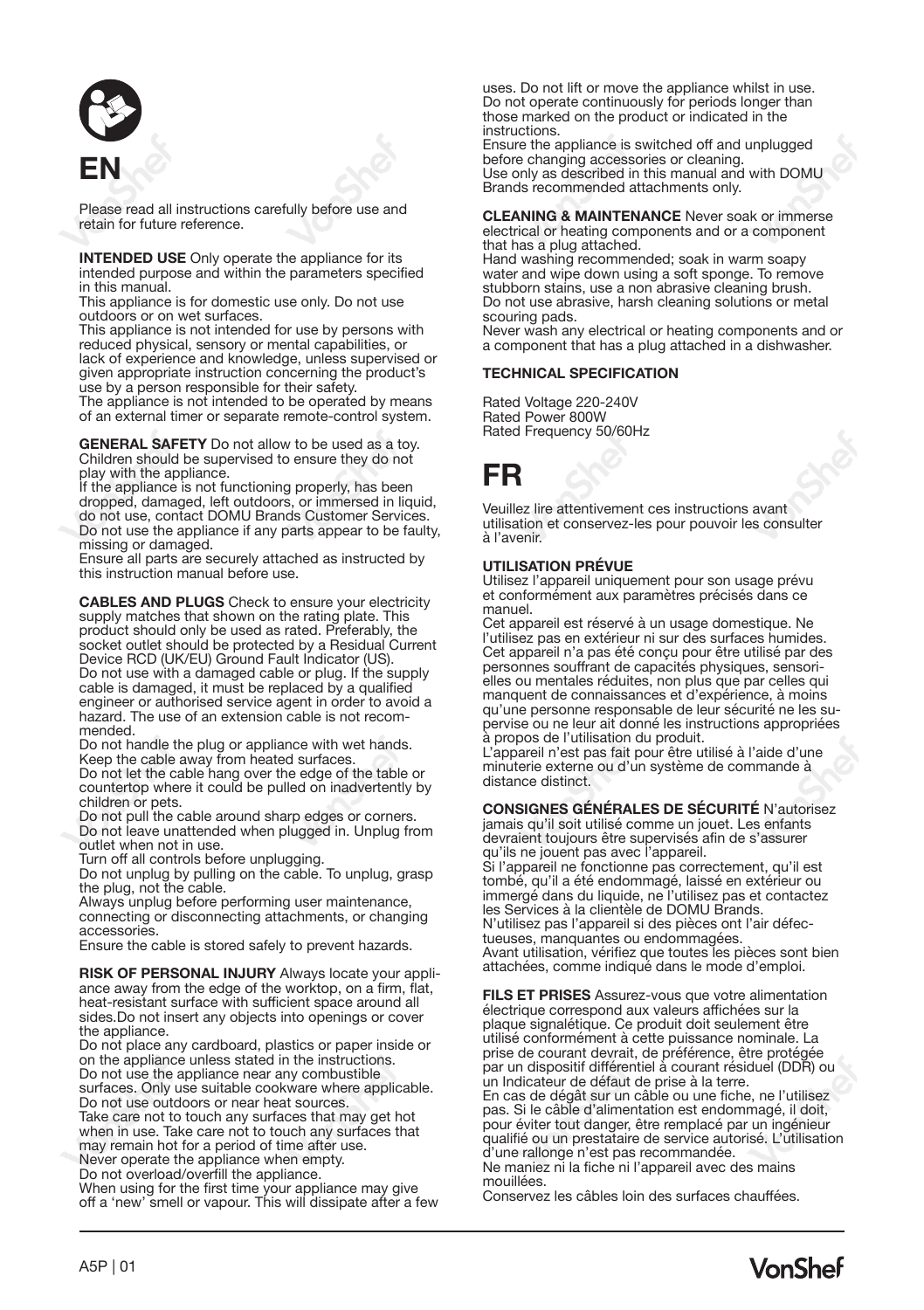Ne laissez pas le câble pendre au bord de la table ou du plan de travail. Les enfants ou les animaux de compagnie pourraient tirer dessus par inadvertance, Ne tirez pas le câble sur des bords ou des coins coupants.

Ne laissez jamais sans surveillance lorsqu'il est branché. Débranchez de la prise lorsque vous ne l'utilisez pas. Désactivez toutes les commandes avant de débrancher. Ne débranchez jamais en tirant sur le câble. Pour

débrancher, attrapez la fiche et non le fil. Débranchez toujours avant de réaliser l'entretien, de

connecter ou déconnecter des accessoires ou de changer d'accessoire.

Afin d'éviter tout risque, vérifiez que le câble est entreposé en toute sécurité.

**RISQUES DE BLESSURES** Placez toujours votre appareil loin des bords du plan de travail, sur une surface ferme, plate et résistante à la chaleur, avec suffisamment d'espace sur les côtés.

N'insérez pas d'objets dans les ouvertures et ne couvrez pas l'appareil.

Ne placez pas de carton, de plastique ou de papier à l'intérieur de l'appareil, sauf si indiqué différemment dans les instructions.

N'utilisez pas l'appareil près des surfaces combustibles. Utilisez uniquement, lorsque applicable, les ustensiles de cuisine adaptés.

Ne l'utilisez pas en extérieur ni près de sources de chaleur.

Attention à ne toucher aucune surface qui pourrait chauffer en cours d'utilisation.

Attention à ne toucher aucune surface qui pourrait rester chaude pendant un moment après utilisation.

Ne faites jamais fonctionner l'appareil à vide.

Ne surchargez pas et ne remplissez pas trop l'appareil. Lorsque vous l'utilisez pour la première fois, votre appareil pourrait émettre une odeur de neuf ou un peu de vapeur. Ceci disparaîtra après quelques utilisations. Ne soulevez pas et ne déplacez pas l'appareil lorsqu'il fonctionne.

Ne faites pas fonctionner en permanence, pendant des périodes de temps plus longues que celles affichées sur le produit ou indiquées dans les instructions.

Vérifiez que l'appareil est éteint et débranché avant de changer les accessoires ou de le nettoyer.

N'utilisez que comme décrit dans ce manuel et uniquement avec les pièces recommandées par DOMU **Brands** 

**NETTOYAGE ET ENTRETIEN** Ne plongez et n'immergez jamais des composants électriques ou chauffant, non plus qu'un composant attaché à une prise. Le lavage à la main est recommandé ; trempez dans de l'eau chaude et savonneuse, puis essuyez avec une éponge douce. Pour retirer les tâches tenaces, utilisez une brosse non abrasive. N'utilisez pas de solutions de nettoyage abrasives ou acides, non plus que des tampons à récurer métalliques.

Ne lavez jamais au lave-vaisselle des composants électriques ou chauffants, non plus qu'un composant attaché à une prise.

## **CARACTÉRISTIQUES TECHNIQUES**

Tension nominale 220-240V Puissance nominale 800W Fréquence nominale 50/60Hz



# **DE**

Bitte lesen Sie die Anleitung sorgfältig und bewahren Sie sie als Referenz auf.

#### **NUTZUNGSZWECK**

Verwenden Sie das Gerät nur für den vorgesehenen Zweck und innerhalb der in diesem Handbuch angegebenen Parameter.

Dieses Gerät ist nur für den Hausgebrauch gedacht. Verwenden Sie es nicht im Freien oder auf nassen Oberflächen.

Dieses Produkt darf nicht von Personen (auch Kindern) mit eingeschränkten physischen, sensorischen oder mentalen Fähigkeiten oder einem Mangel an Erfahrung und Wissen bedient werden, es sei denn sie wird von einer für Ihre Sicherheit verantwortlichen Person, beaufsichtigt oder zur richtigen Nutzung angeleitet. Das Gerät darf nicht mit einem externen Timer oder einer separaten Fernbedienung verwendet werden.

## **ALLGEMEINE VORSICHTSMASSNAHMEN**

Dieses Produkt darf nicht als Spielzeug genutzt werden. Kinder sollten beaufsichtigt werden. Stellen Sie sicher, dass Kinder nicht mit dem Gerät spielen. Wenn das Gerät nicht richtig funktioniert, heruntergefallen oder beschädigt ist, im Freien liegen geblieben ist oder in Flüssigkeit getaucht wurde nutzen Sie es nicht. Kontaktieren Sie in diesem Fall den DOMU Brands Kundendienst.

Nutzen Sie das Gerät nicht, wenn Teile fehlerhaft scheinen, wenn Teile fehlen oder beschädigt sind. Stellen Sie vor dem Gebrauch sicher, dass alle Teile wie in dieser Bedienungsanleitung beschrieben ordnungsm alssel Bealenangee

#### **KABEL UND STECKER**

Prüfen Sie, ob Ihr Stromnetz zu den auf dem Typenschild genannten Spannungen passt. Dieses Produkt sollte nur mit den dort genannten Netzspannungen verwendet werden. Vorzugsweise sollte die Steckdose durch eine Fehlerstrom-Schutzeinrichtung RCD (UK / EU), Erdschlussanzeige (US) geschützt werden. Verwenden Sie das Gerät nicht mit beschädigtem Kabel oder Stecker. Wenn das Stromkabel beschädigt ist, muss es von einem qualifizierten Techniker oder Kundendienstmitarbeiter ausgetauscht werden, um Gefahren zu vermeiden. Die Verwendung eines Verlängerungskabels wird nicht empfohlen.

Bedienen Sie das Gerät oder den Stecker nicht mit nassen Händen.

Halten Sie das Kabel fern von erhitzten Oberflächen. Lassen Sie das Kabel nicht über den Tischrand oder die Arbeitsfläche hängen, damit das Gerät nicht von Kindern oder Haustieren heruntergezogen werden kann. Führen Sie das Kabel nicht um scharfe Ecken oder Kanten herum.

Lassen Sie das eingesteckte Gerät nicht unbeaufsichtigt. Ziehen Sie den Stecker, wenn Sie das Gerät nicht verwenden.

Schalten Sie das Gerät vor dem Ausstecken aus. Stecken Sie das Gerät nicht aus, indem Sie am Kabel ziehen. Um das Gerät auszustecken ziehen Sie bitte am zionen: om das derat ad<br>Stecker, nicht am Kabel

Ziehen Sie immer den Stecker, bevor Sie das Gerät warten, Aufsätze anbringen oder entfernen oder bevor Sie das Zubehör wechseln.

Achten Sie darauf, dass das Kabel sicher verstaut wird, um Gefahren zu vermeiden.

#### **VERLETZUNGSGEFAHR**

Stellen Sie Ihr Gerät niemals zu nahe an den Rand der Arbeitsfläche. Stellen Sie es auf eine stabile, flache, hitzeresistente Oberfläche mit ausreichend Platz auf allen Seiten. Stecken Sie nichts in Öffnungen, decken Sie das Gerät nicht ab.

Legen Sie keine Pappe, kein Plastik oder Papier in oder auf das Gerät, es sei denn, dies wird in der Anleitung

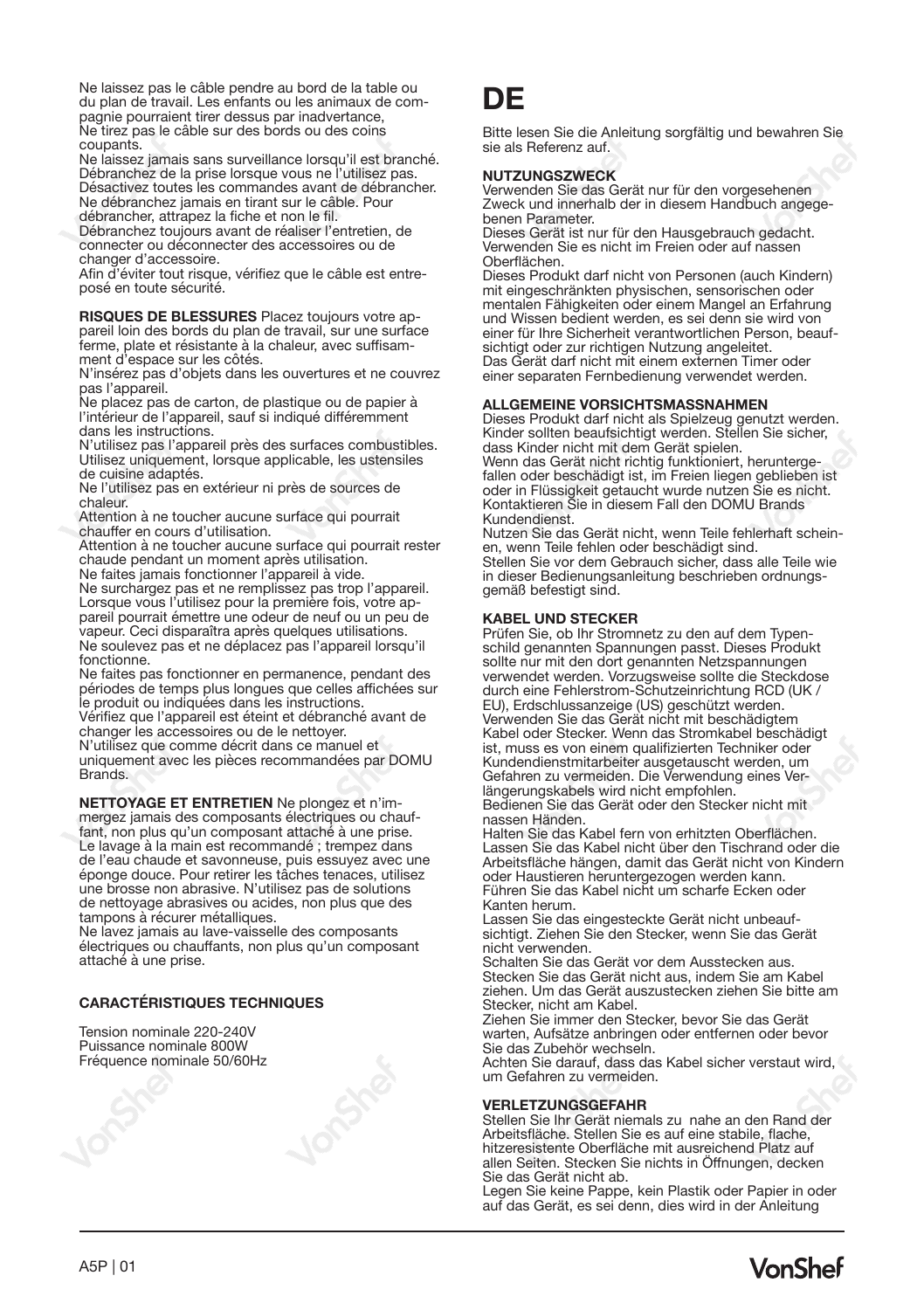erlaubt.Verwenden Sie das Gerät nicht in der Nähe von brennbaren Oberflächen.

Verwenden Sie nur geeignetes Kochgeschirr, falls zutr-effend. Verwenden Sie das Gerät nicht im Freien oder in der Nähe von Wärmequellen.

Achten Sie darauf, keine Oberflächen zu berühren, die bei der Benutzung heiß werden könnten.

Achten Sie darauf, keine Oberflächen zu berühren, die nach Gebrauch längere Zeit heiß bleiben könnten.

Lassen Sie das Gerät niemals laufen, wenn es leer ist. Überladen / Überfüllen Sie das Gerät nicht.

Wenn Sie das Gerät zum ersten Mal verwenden, kann es riechen oder dampfen. Dies verschwindet nach wenigen Anwendungen.

Heben Sie das Gerät nicht an, wenn es verwendet ist. Bewegen Sie es während des Betriebs nicht.

Verwenden Sie das Gerät nicht länger durchgehend, wie in dieser Anleitung oder auf dem Gerät selbst angegeben.

Stellen Sie sicher, dass das Gerät ausgeschaltet und ausgesteckt ist, bevor Sie Zubehör wechseln oder reinigen.

Verwenden Sie es nur so, wie in dieser Anleitung beschrieben und nur zusammen mit den von DOMU Brands empfohlenen Zubehörteilen.

**REINIGUNG & PFLEGE** Tauchen Sie elektrische Komponenten und oder eine Komponente, die einen Stecker hat, niemals in Flüssigkeiten ein.

Spülen Sie das Produkt von Hand mit warmem Wasser und einem milden Spülmittel. Verwenden Sie einen weichen Schwamm. Verwenden Sie zum Entfernen von hartnäckigen Flecken eine nicht scheuernde Reinigungsbürste. Verwenden Sie keine scheuernden, scharfen Reinigungslösungen oder Metallscheuerschwämme. Geben Sie elektrische Komponenten und oder eine Komponente, die einen Stecker hat, niemals in eine Geschirrspülmaschine.

## **TECHNISCHE SPEZIFIKATION**

Nennspannung 220-240V Nennleistung 800W Nennfrequenz 50/60HZ



Por favor, leed cuidadosamente las instrucciones antes del uso y conservadlas para futuras consultas.

#### **USO PREVISTO**

Utilizad el artefacto sólo para su propósito previsto y dentro de los parámetros especificados en este manual. Este artefacto es sólo para uso doméstico. No lo utilicéis fuera de casa o sobre superficies mojadas. Este artefacto no está destinado a ser usado por personas con reducidas capacidades físicas, sensoriales o mentales, o falta de experiencia y conocimiento, a menos que sea bajo supervisión o bajo la apropiada instrucción sobre el uso del producto por una persona responsable de su seguridad.

El artefacto no está diseñado para ser operado por medio de un temporizador externo o un sistema de control remoto separado.

### **SEGURIDAD GENERAL**

No permitáis que sea usado como un juguete. Los niños deben ser supervisados para asegurarse de que no jueguen con el artefacto.

Si el artefacto no funciona correctamente, se ha caído, dañado, dejado afuera o ha sido inmerso en líquido, no lo uséis, comunicaos con el Servicio al Cliente de DOMU Brands.

No uséis el artefacto si alguna de las piezas parece estar defectuosa, falta o está dañada.

Aseguraos de que todas las piezas están firmemente unidas como es indicado en este manual antes de su uso.

#### **CABLES Y ENCHUFES**

Verificad para aseguraros de que vuestro suministro de electricidad coincide con el que se muestra en la placa de características. Este producto sólo debe usarse según la clasificación. Preferiblemente, la toma de corriente debe estar protegida por un Indicador de falla a tierra (US) del Dispositivo de Corriente Residual RCD (UK/EU).

No lo utilicéis con un cable o enchufe dañado. Si el cable de suministro está dañado, debe ser reemplazado por un ingeniero calificado o un agente de servicio autorizado para evitar riesgos. El uso de un cable de extensión no es recomendable.

No manipuléis el enchufe o el artefacto con las manos mojadas.

Mantened el cable alejado de superficies calientes. No permitáis que el cable cuelgue de los bordes de la mesa o encimera donde podría ser halado inadvertidamente por niños o mascotas.

No tiréis del cable alrededor de bordes afilados o esquinas.

No lo dejéis desatendido cuando esté enchufado. Desenchufadlo cuando no esté en uso.

Apagad todos los controles antes de desconectar. No desenchuféis halando del cable. Para desenchufar, agarrad el enchufe, no el cable.

Siempre desenchufad antes de realizar mantenimiento, conectar, desconectar o cambiar accesorios.

Aseguraos de que el cable está almacenado de forma segura para evitar riesgos.

#### **RIESGO DE LESIONES PERSONALES.**

Colocad siempre vuestro artefacto lejos de los bordes de la encimera, sobre una superficie firme, plana y resistente al calor con suficiente espacio a los lados. Manipulad siempre las cuchillas /objetos afilados con cuidado.

El artefacto no está no está destinado a ser utilizado por medio de un temporizador externo o un sistema separado de control remoto.

No pongáis cartulinas, plástico o papel dentro o sobre el artefacto a menos que se indique en las instrucciones. No utilicéis el artefacto cerca de superficies combustibles.

Sólo utilizad utensilios de cocina adecuados cuando corresponda.

No lo utilicéis fuera de casa o cerca de fuentes de calor. Tened cuidado de no tocar ninguna superficie que pueda calentarse cuando esté en uso.

Tened cuidado de no tocar ninguna superficie que pueda permanecer caliente por un periodo de tiempo luego del uso.

Nunca operéis el artefacto cuando este vacío. No sobrecarguéis/sobrellenéis el artefacto.

Cuando estéis usando el artefacto por primera vez, puede emitir un "nuevo" olor o vapor. Esto se disipará luego de un poco de uso.

No levantéis o mováis el artefacto mientras esté en funcionamiento.

No lo uséis continuamente por periodos más largos que los marcados en el producto o indicados en las instrucciones.

Aseguraos de que el artefacto esté apagado y desenchufado antes de cambiar los accesorios o limpiarlo. Usadlo sólo como es descrito en este manual y con los accesorios recomendados por DOMU Brands.

#### **LIMPIEZA Y MANTENIMIENTO**

Nunca sumerjáis componentes eléctricos o calientes y / o componentes que tengan un enchufe.

Lavado a mano recomendado; remojad en agua tibia y jabonosa y limpiad utilizando una esponja suave. Para remover manchas difíciles, usad un cepillo de limpieza no abrasivo. No utilicéis productos de limpieza abrasivos o duros o esponjas de alambre.

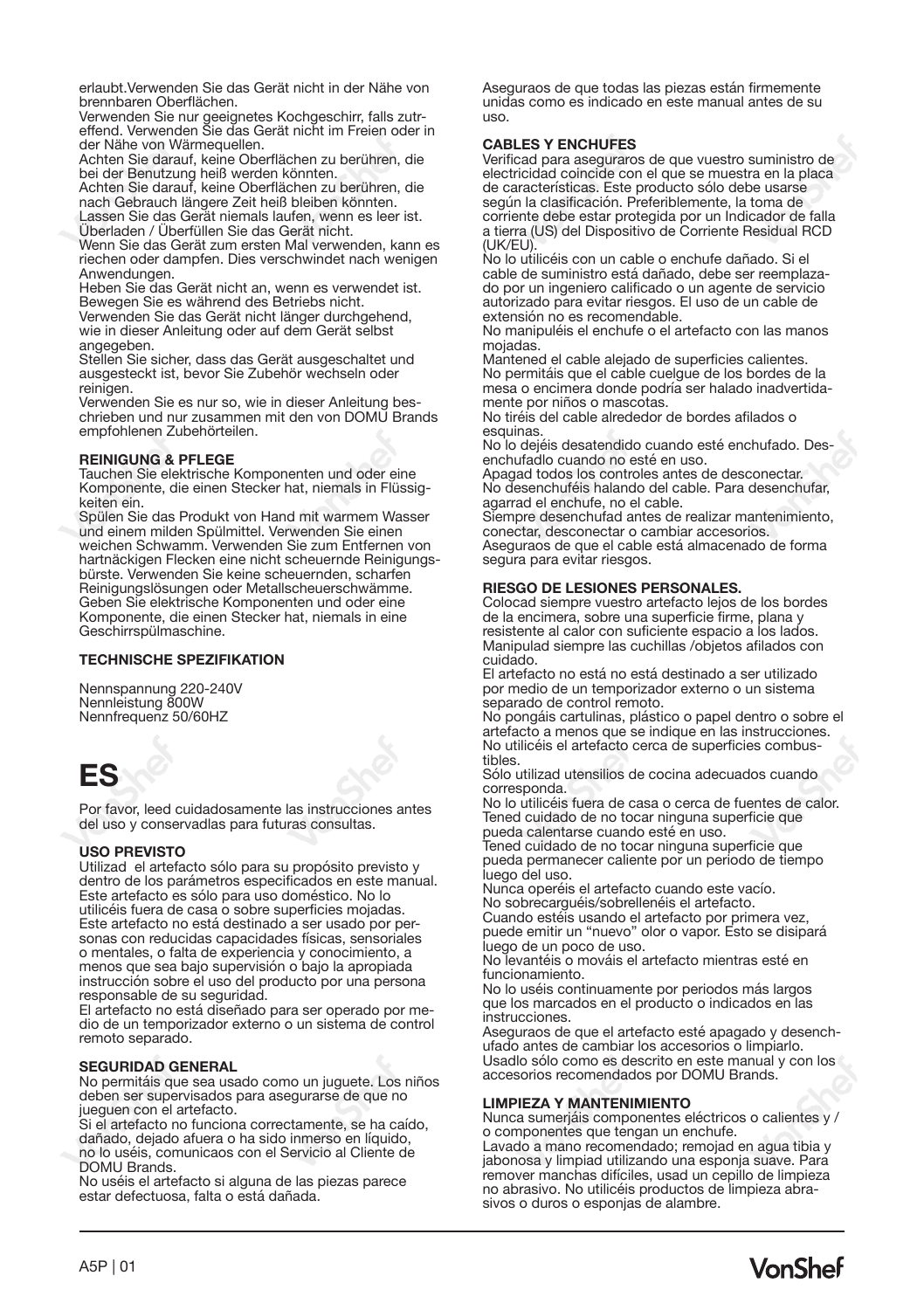Nunca lavéis ningún componente eléctrico o caliente y / o un componente que tenga enchufe en el lavaplatos.

## **ESPECIFICACIÓN TÉCNICA**

Tensión nominal 220-240V Potencia nominal 800W Frecuencia nominal 50/60Hz

# **IT**

Si prega di leggere attentamente tutte le istruzioni prima dell'uso e conservarle per una futura consultazione.

#### **USO PREVISTO**

Utilizzare l'apparecchio solo per il suo scopo previsto e secondo i parametri indicati nel presente manuale. Questo apparecchio è solo per uso domestico. Non utilizzare all'esterno o su superfici bagnate. Questo apparecchio non è destinato all'utilizzo da parte di soggetti con ridotte capacità fisiche, sensoriali o mentali, oppure senza esperienza, tranne nel caso in cui abbiano avuto la supervisione o istruzioni, relative all'utilizzo del prodotto, da parte di un soggetto responsabile della loro sicurezza.

L'apparecchio non può essere azionato attraverso un timer esterno o tramite un sistema di controllo da remoto separato.

#### **SICUREZZA GENERALE**

Non consentirne l'utilizzo come giocattolo. I bambini devono essere supervisionati per garantire che non utilizzino l'apparecchio per giocare.

Qualora l 'apparecchio non dovesse funzionare in maniera adeguata, sia caduto, danneggiato, lasciato all'esterno oppure immerso in sostanze liquide, non utilizzare, contattare il Servizio clienti di DOMU Brands. Non utilizzare l'apparecchio nel caso in cui una qualsiasi parte dovesse sembrare difettosa, mancante o danneggiata.Prima dell'uso, accertarsi che tutte le parti siano fissate bene come indicato nel presente manuale delle istruzioni.

#### **CAVI E PRESE**

Assicurarsi che il voltaggio indicato sulla targhetta dell'apparecchio corrisponda a quella della propria rete elettrica. Questo apparecchio può essere utilizzato solo come indicato. La presa di corrente dovrebbe essere preferibilmente protetta da un Dispositivo per corrente residua (RCD), Ground Fault Indicator (USA).

Non utilizzare con cavo o presa danneggiati. Qualora il cavo di alimentazione dovesse essere danneggiato, deve essere sostituito da un ingegnere qualificato, al fine di evitare pericoli. Non si consiglia l'utilizzo di una

prolunga. Non manovrare la presa o l'apparecchio con le mani bagnate.

Tenere il cavo lontano da superfici riscaldate.

Non lasciare il cavo appeso al bordo del tavolo o del piano della cucina dove può essere tirato inavvertitamente da bambini o animali domestici.

Non arrotolare il cavo intorno a bordi o angoli taglienti. Non lasciare la presa inserita incustodita. Quando non si utilizza, staccare la spina.

Prima di staccare la spina, spegnere tutto.

Non staccare la spina tirando il cavo. Per staccare la

spina, afferrare la spina e non il cavo. Staccare sempre la spina prima di qualsiasi tipo di manutenzione, prima di collegare o scollegare gli accessori o prima di cambiare accessorio.

Conservare il cavo in modo sicuro per evitare pericoli.

### **RISCHIO DI LESIONI PERSONALI**

Posizionare sempre l'apparecchio lontano dal bordo del piano di lavoro, su una superficie piatta, ferma e resistente al calore con spazio sufficiente intorno ai lati.

Non inserire nessun oggetto nelle aperture o nella copertura dell'apparecchio.

Non posizionare alcun cartone, plastica o carta all'interno o sull'apparecchio se non indicato nelle istruzioni. Non usare l'apparecchio vicino ad alcuna superficie combustibile.

Utilizzare solo pentole adatte, se possibile. Non utilizzare all'esterno o vicino a fonti di calore. Fare attenzione a non toccare alcuna superficie che può riscaldarsi durante l'uso.

Fare attenzione a non toccare alcuna superficie che può rimanere calda per un certo periodo dopo l'uso. Non utilizzare mai l'apparecchio quando è vuoto. Non sovraccaricare l'apparecchio.

Quando si utilizza per la prima volta, l'apparecchio può emettere un odore di "nuovo" o del vapore. Scomparirà dopo qualche utilizzo.

Non sollevare o spostare l'apparecchio quando è in uso. Non utilizzare continuativamente per periodi più lunghi di quelli indicati sul prodotto o nelle istruzioni.

Prima di cambiare gli accessori o pulire, accertarsi che l'apparecchio sia spento e scollegato.

Utilizzare solo come descritto nel presente manuale e solo con gli accessori consigliati da DOMU Brands.

### **PULIZIA E MANUTENZIONE**

Non mettere in ammollo né immergere alcuna parte elettrica o componente collegata a una presa. Si consiglia il lavaggio a mano; immergere in acqua saponata tiepida e strofinare con una spugna morbida. Per rimuovere le macchie ostinate utilizzare una spugnetta non abrasiva. Non usare detergenti abrasivi o spugne abrasive per la pulizia.

Non lavare alcun componente elettrico o di riscaldamento e o componente collegato a una presa in lavastoviglie.

#### **SPECIFICHE TECNICHE**

Tensione nominale 220-240V Potenza nominale 800W Frequenza nominale 50/60Hz

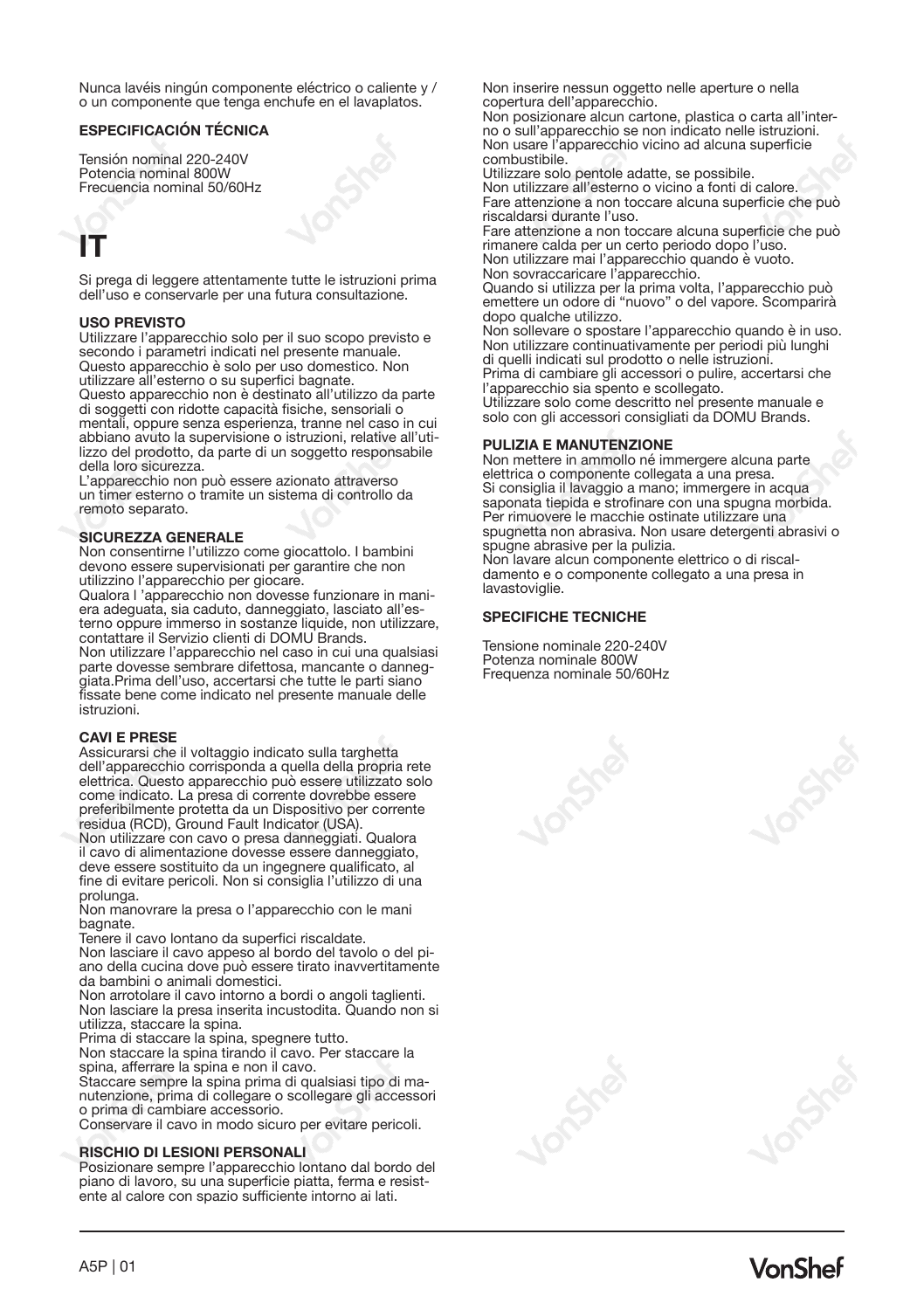# **LAT ES**

Por favor, lea cuidadosamente las instrucciones antes del uso y consérvelas para futuras consultas.

#### **USO PREVISTO**

Utilice el artefacto sólo para su propósito previsto y dentro de los parámetros especificados en este manual. Este artefacto es sólo para uso doméstico. No lo utilice fuera de casa o sobre superficies mojadas.

Este artefacto no está destinado a ser usado por personas con reducidas capacidades físicas, sensoriales o mentales, o falta de experiencia y conocimiento, a menos que sea bajo supervisión o bajo la apropiada instrucción sobre el uso del producto por una persona responsable de su seguridad.

El artefacto no está diseñado para ser operado por medio de un temporizador externo o un sistema de control remoto separado.

#### **SEGURIDAD GENERAL**

No permita que sea usado como un juguete. Los niños deben ser supervisados para asegurarse de que no

jueguen con el artefacto. Si el artefacto no funciona correctamente, se ha caído, dañado, dejado afuera o ha sido inmerso en líquido, no lo use, comuníquese con el Servicio al Cliente de DOMU **Brands** 

No use el artefacto si alguna de las piezas parece estar defectuosa, falta o está dañada.

Asegúrese de que todas las piezas están firmemente unidas como es indicado en este manual antes de su uso.

### **CABLES Y ENCHUFES**

Verifique para asegurarse de que su suministro de electricidad coincide con el que se muestra en la placa de características. Este producto sólo debe usarse según la clasificación. Preferiblemente, la toma de corriente debe estar protegida por un Indicador de falla a tierra (US) del Dispositivo de Corriente Residual RCD (UK/EU). No lo utilice con un cable o enchufe dañado. Si el cable de suministro está dañado, debe ser reemplazado por un ingeniero calificado o un agente de servicio autorizado para evitar riesgos. El uso de un cable de extensión no es recomendable.

No manipule el enchufe o el artefacto con las manos mojadas.

Mantenga el cable alejado de superficies calientes. No permita que el cable cuelgue de los bordes de la mesa o encimera donde podría ser halado inadvertidamente por niños o mascotas.

No tire del cable alrededor de bordes afilados o esquinas. No lo deje desatendido cuando esté enchufado. Desenchúfelo cuando no esté en uso.

Apague todos los controles antes de desconectar. No desenchufe halando del cable. Para desenchufar, agarre el enchufe, no el cable.

Siempre desenchufe antes de realizar mantenimiento, conectar, desconectar o cambiar accesorios. Asegúrese de que el cable está almacenado de forma segura para evitar riesgos.

#### **RIESGO DE LESIONES PERSONALES.**

Coloque siempre su artefacto lejos de los bordes de la encimera, sobre una superficie firme, plana y resistente al calor con suficiente espacio a los lados.

Manipule siempre las cuchillas /objetos afilados con cuidado. El artefacto no está no está destinado a ser utilizado por medio de un temporizador externo o un sistema separado de control remoto.

No ponga cartulinas, plástico o papel dentro o sobre el artefacto a menos que se indique en las instrucciones. No utilice el artefacto cerca de superficies combustibles. Sólo utilice utensilios de cocina adecuados cuando corresponda. No lo utilice fuera de casa o cerca de

fuentes de calor. Tenga cuidado de no tocar ninguna superficie que

pueda calentarse cuando esté en uso. Tenga cuidado de no tocar ninguna superficie que pueda permanecer caliente por un periodo de tiempo luego del uso. Nunca opere el artefacto cuando este vacío. No sobrecargue/sobrellene el artefacto. Cuando esté usando el artefacto por primera vez, puede emitir un "nuevo" olor o vapor. Esto se disipará luego de un poco de uso. No levante o mueva el artefacto mientras esté en funcionamiento.

No lo use continuamente por periodos más largos que ciones. Asegúrese de que el artefacto esté apagado y desenchufado antes de cambiar los accesorios o limpiarlo. Úselo sólo como es descrito en este manual y con los accesorios recomendados por DOMU Brands.

#### **LIMPIEZA Y MANTENIMIENTO**

Nunca sumerja componentes eléctricos o calientes y / o componentes que tengan un enchufe.

Lavado a mano recomendado; remoje en agua tibia y jabonosa y limpie utilizando una esponja suave. Para remover manchas difíciles, use un cepillo de limpieza no abrasivo. No utilice productos de limpieza abrasivos o duros o esponjas de alambre.

Nunca lave ningún componente eléctrico o caliente y / o un componente que tenga enchufe en el lavaplatos.

## **ESPECIFICACIÓN TÉCNICA**

Tensión nominal 220-240V<br>Potencia nominal 800W<br>Frecuencia nominal 50/60Hz

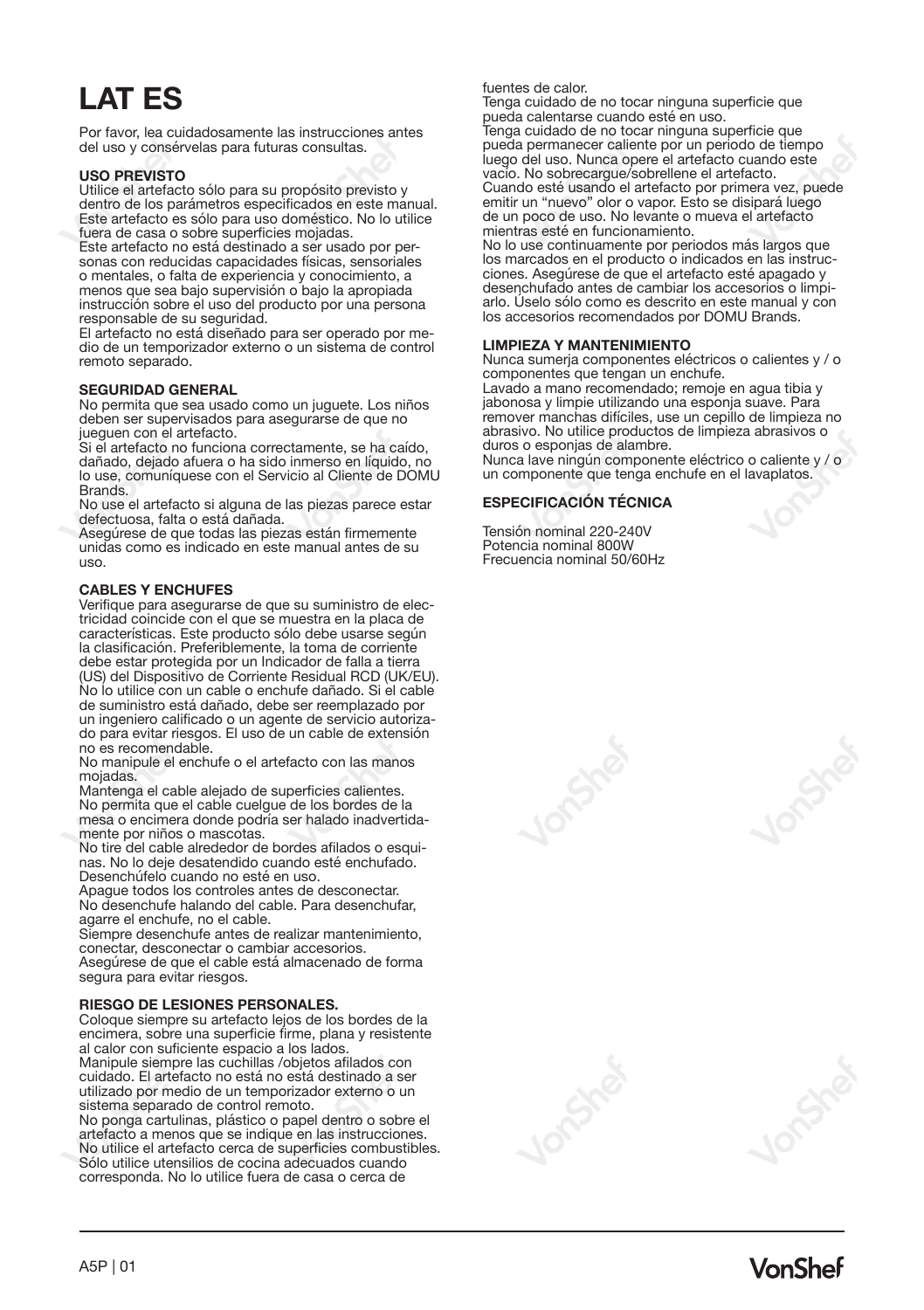## ELENCO DEI COMPONENTI / LISTA DE COMPONENTES

# **EN**

- 1. Steamer Lid.
- 2. Rice Bowl.
- 3. Upper Steaming Tray (labelled number 3).
- 4. Central Steaming Tray (labelled number 2).
- 5. Lower Steaming Tray (labelled number 1).
- 6. Tray Divider x 3.
- 7. Drip Tray.
- 8. Agitator.
- 9. Max Water Level.
- 10. Water Reservoir.
- 11. Heating Element.
- 12. Main Body.
- 13. Timer Dial.
- 14. Water Gauge.
- 15. Indicator Light.

# **FR**

- 1. Couvercle du cuiseur.
- 2. Bol de riz.
- 3. Plateau de cuisson supérieur (étiqueté numéro 3).
- 4. Plateau de cuisson à la vapeur central (numéro 2).
- 5. Bac de cuisson à la vapeur inférieur (étiqueté numéro 1).
- 6. Séparateur à plateaux x 3.
- 7. Bac d'égouttage.
- 8. Agitateur.
- 9. Niveau d'eau maximum.
- 10. Réservoir d'eau.
- 11. Élément chauffant.
- 12. Corps principal.
- 13. Minuterie.
- 14. Jauge d'eau.
- 15. Voyant lumineux.

# **DE**

- 1. Dampfdeckel.
- 2. Reisschale.
- 3. Oberes Dämpffach (beschriftet mit Nummer 3).
- 4. Zentrales Dampftablett (Nummer 2).
- 5. Unteres Dämpfungsfach (beschriftet mit Nummer 1).
- 6. Fachteiler x 3.
- 7. Tropfschale.
- 8. Rührwerk
- 9. Maximaler Wasserstand.
- 10. Wasserreservoir.
- 11. Heizelement.
- 12. Hauptteil.

A5P | 01

- 13. Timer-Wahl.
- 14. Wasseranzeige.
- 15. Kontrollleuchte..
- **ES**
- 1. Tapa del vaporizador.
- 2. Tazón de arroz.
- 3. Bandeja de cocción al vapor superior (número de etiqueta 3).
- 4. Bandeja de cocción al vapor central (etiquetada número 2).
- 5. Bandeja de vapor inferior (número de etiqueta 1).
- 6. Bandeja divisora x 3.
- 7. Bandeja de goteo.
- 8. Agitador.
- 9. Máximo nivel de agua.
- 10. Depósito de agua.
- 11. Elemento calentador.
- 12. Cuerpo principal.
- 13. Timer Dial.
- 14. Medidor de agua.
- 15. Luz indicadora.

# **IT**

- 1. Coperchio del vapore.
- 2. Ciotola di riso.
- 3. Vassoio di cottura a vapore superiore (etichettato numero 3).
- 4. Vassoio per la cottura a vapore centrale (contrassegnato con il numero 2).
- 5. Abbassare il vassoio di cottura a vapore (contrassegnato con il numero 1).
- 6. Vassoio divisore x 3.
- 7. Drip Tray.
- 8. Agitatore.
- 9. Livello massimo dell'acqua. 10. Serbatoio dell'acqua.
- 11. Elemento riscaldante.
- 12. Corpo principale.
- 13. Quadrante del timer.
- 14. Indicatore dell'acqua.
- 15. Indicatore luminoso.
- 

# **LAT ES**

- 1. tapa del vaporizador.
- 2. tazón de arroz.
- 3. bandeja de vaporización superior (etiquetada número 3).
- 4. bandeja de vaporización central (etiquetada con el número 2).
- 5. bandeja de cocción inferior (etiquetada como número 1).
- 6. divisor de bandejas x 3.
- 7. bandeja de goteo.
- 8. agitador.
- 9. nivel máximo de agua.
- 10. depósito de agua.
- 11. elemento calefactor.
- 12. cuerpo principal.
- 13. dial del temporizador.
- 14. manómetro de agua. 15. luz indicadora.

VonShef

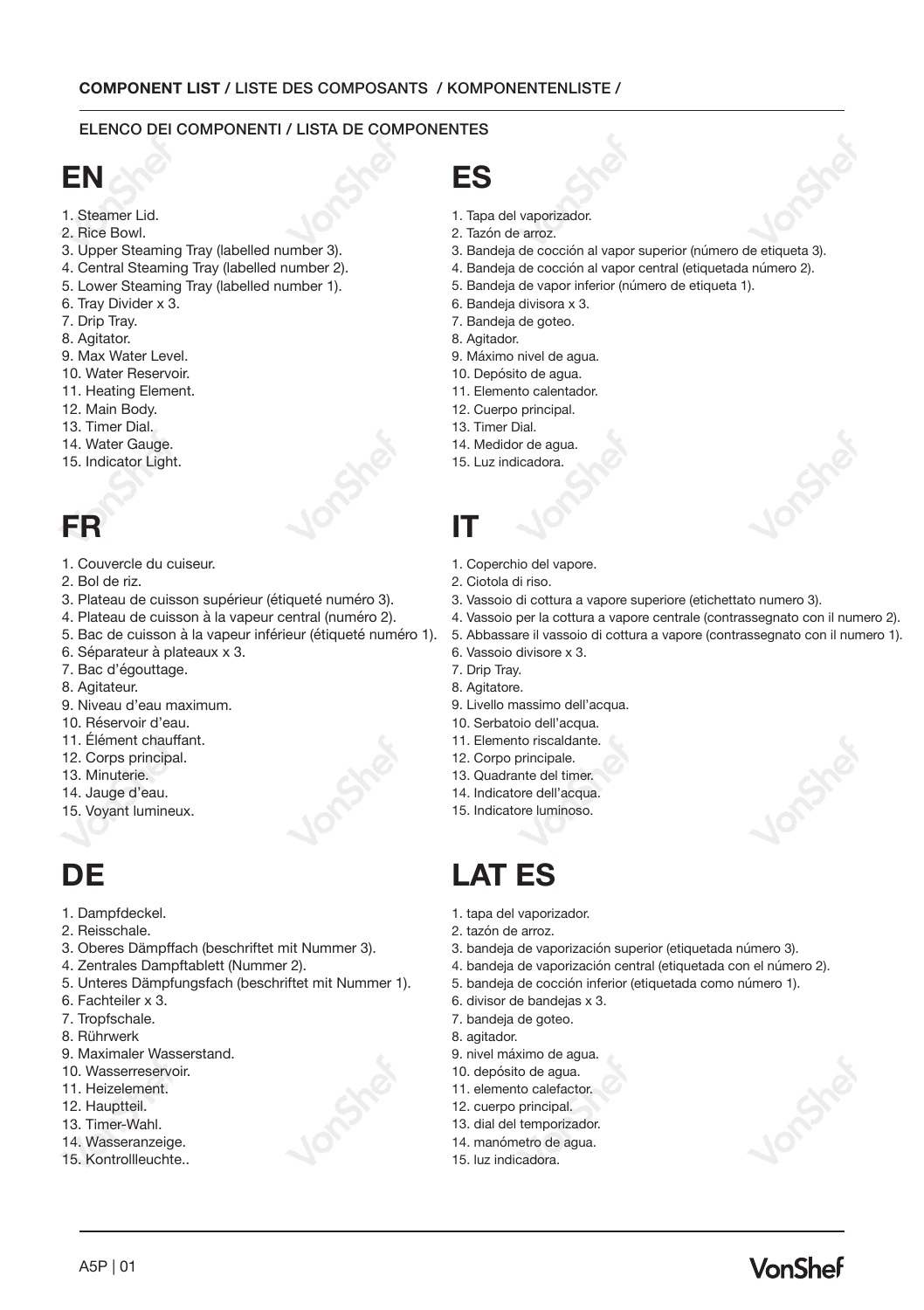# **COMPONENTS /** COMPOSANTS / KOMPONENTEN / COMPONENTES / COMPONENTI /COMPONENTE

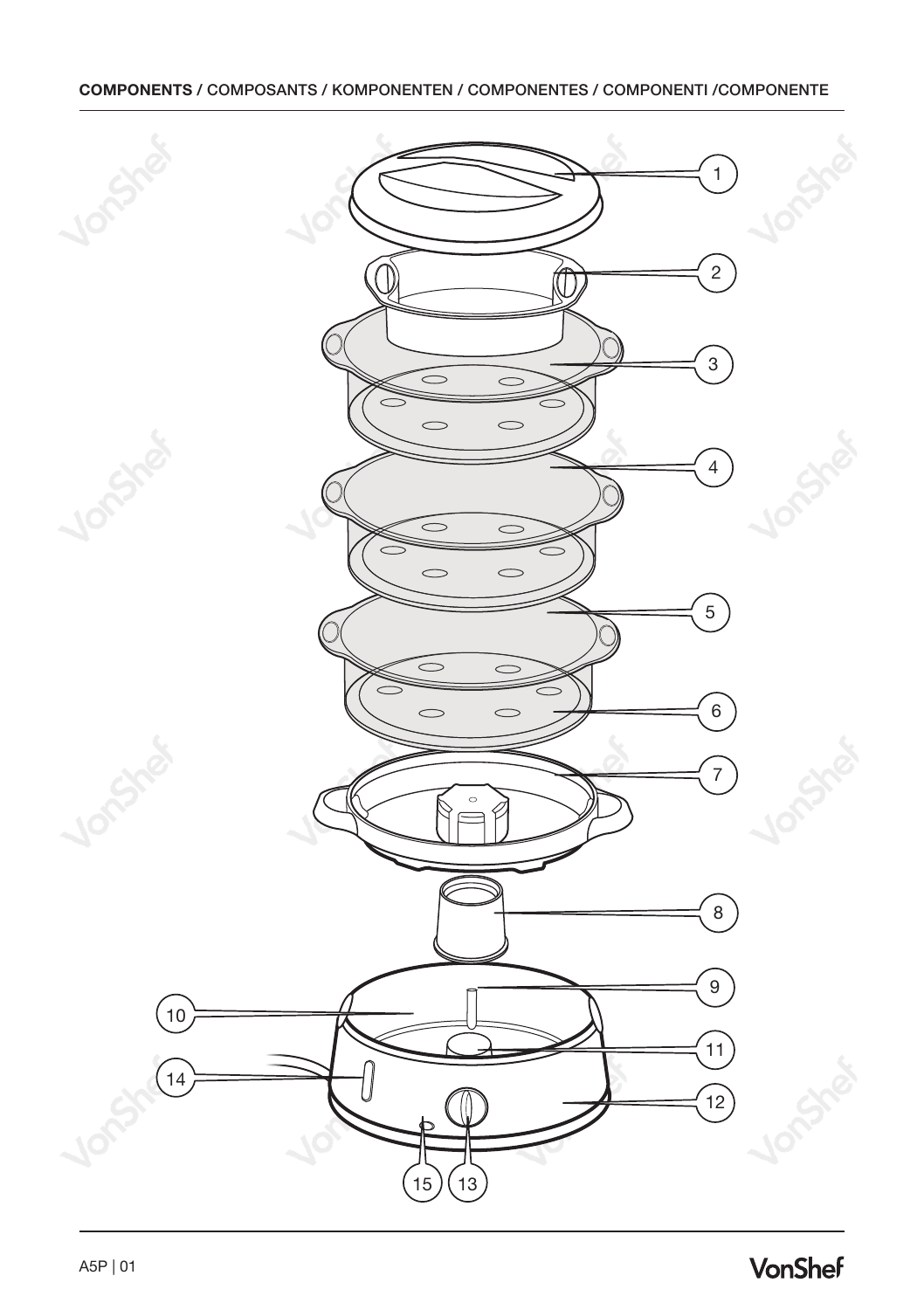# **BEFORE FIRST USE/** AVANT LA PREMIÈRE UTILISATION / VOR ERSTER NUTZUNG/







**ATTENTION** Ne pas immerger dans l'eau. **VORSICHT** Nicht in Wasser tauchen. **PRECAUCIÓN** No sumergid en agua. **AVVERTENZA** Non immergere nell'acqua. **PRECAUCIÓN** No sumergir en agua.

**CAUTION** Do not immerse in water.

**Wipe with a damp cloth**<br>Essuyer avec un chiffon humide<br>Mit einem feuchten Tuch abwischen.<br>Limpiar con un paño húmedo. Pulire con un panno umido.

# **VonShef**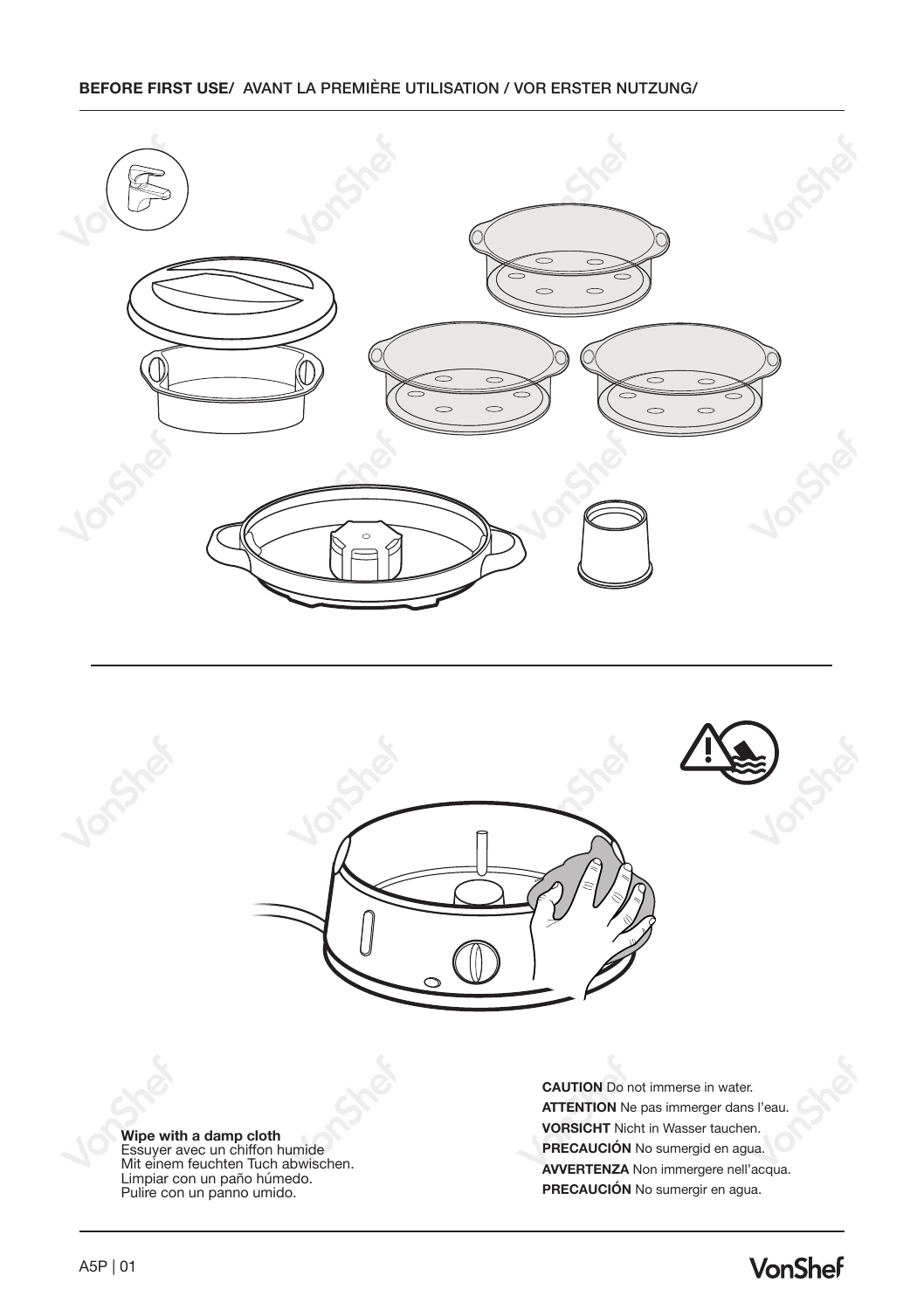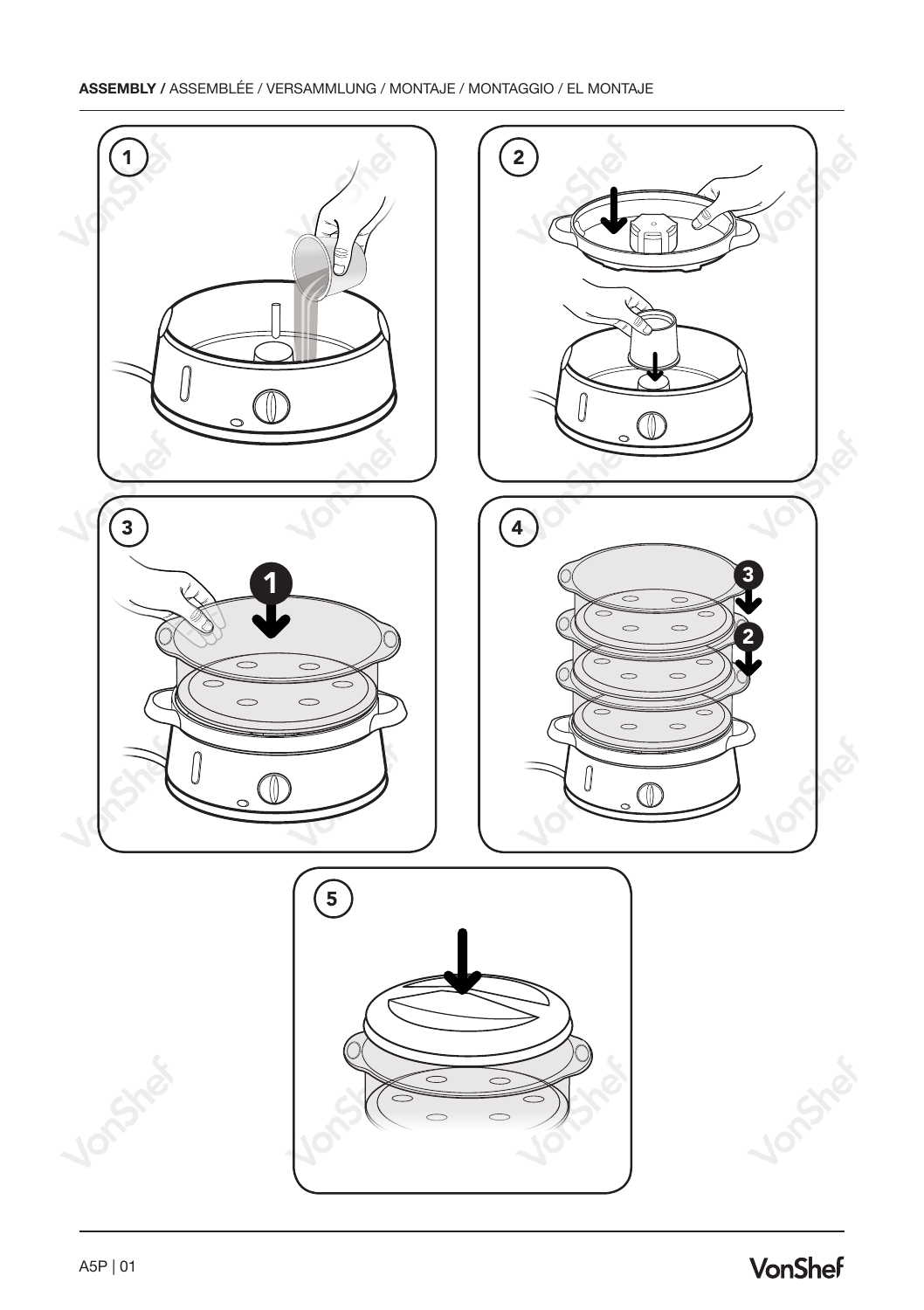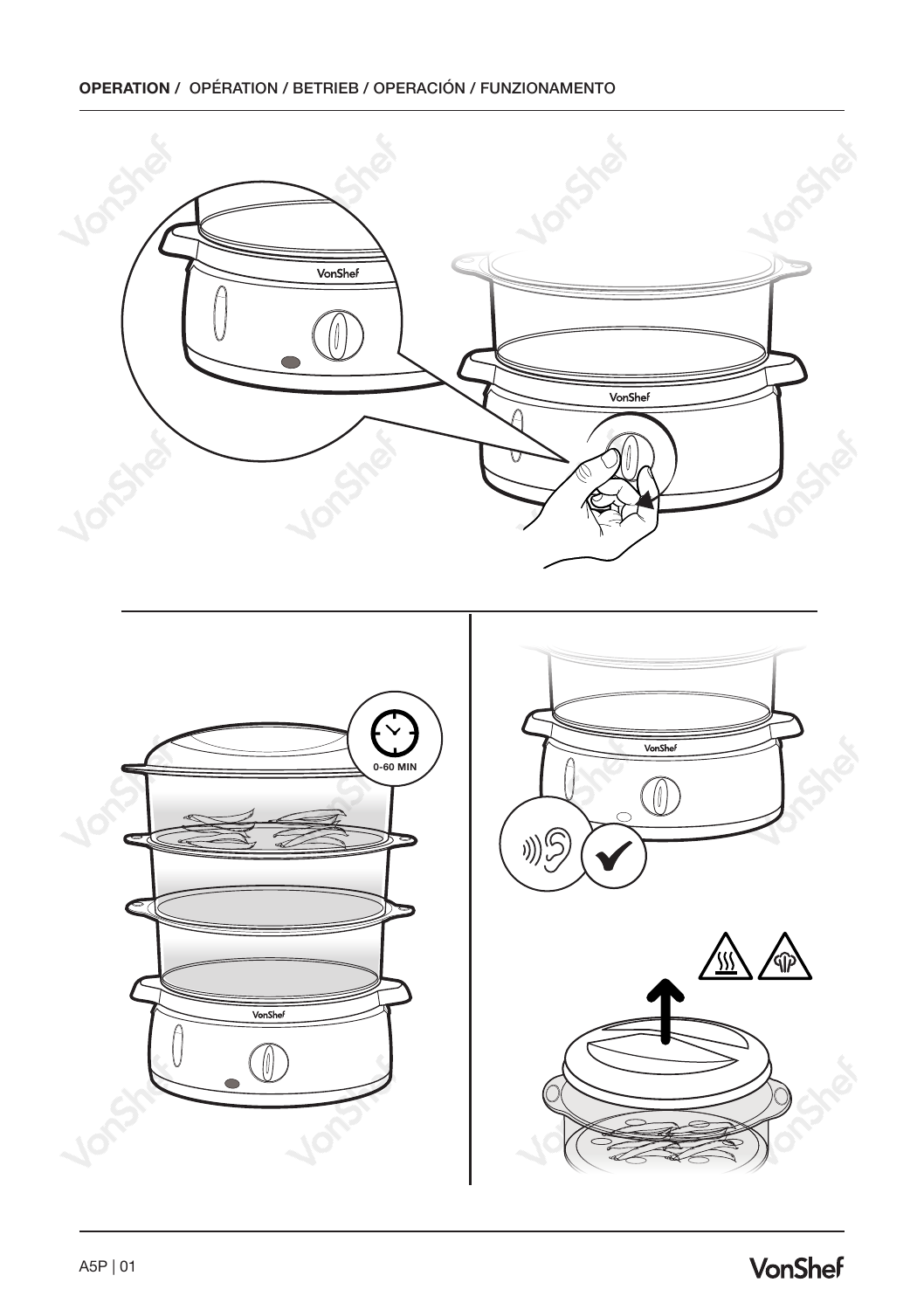# **MAINTENANCE** / ENTRETIEN / INSTANDHALTUNG / MANTENIMIENTO / MANUTENZIONE / MANTENIMIENTO



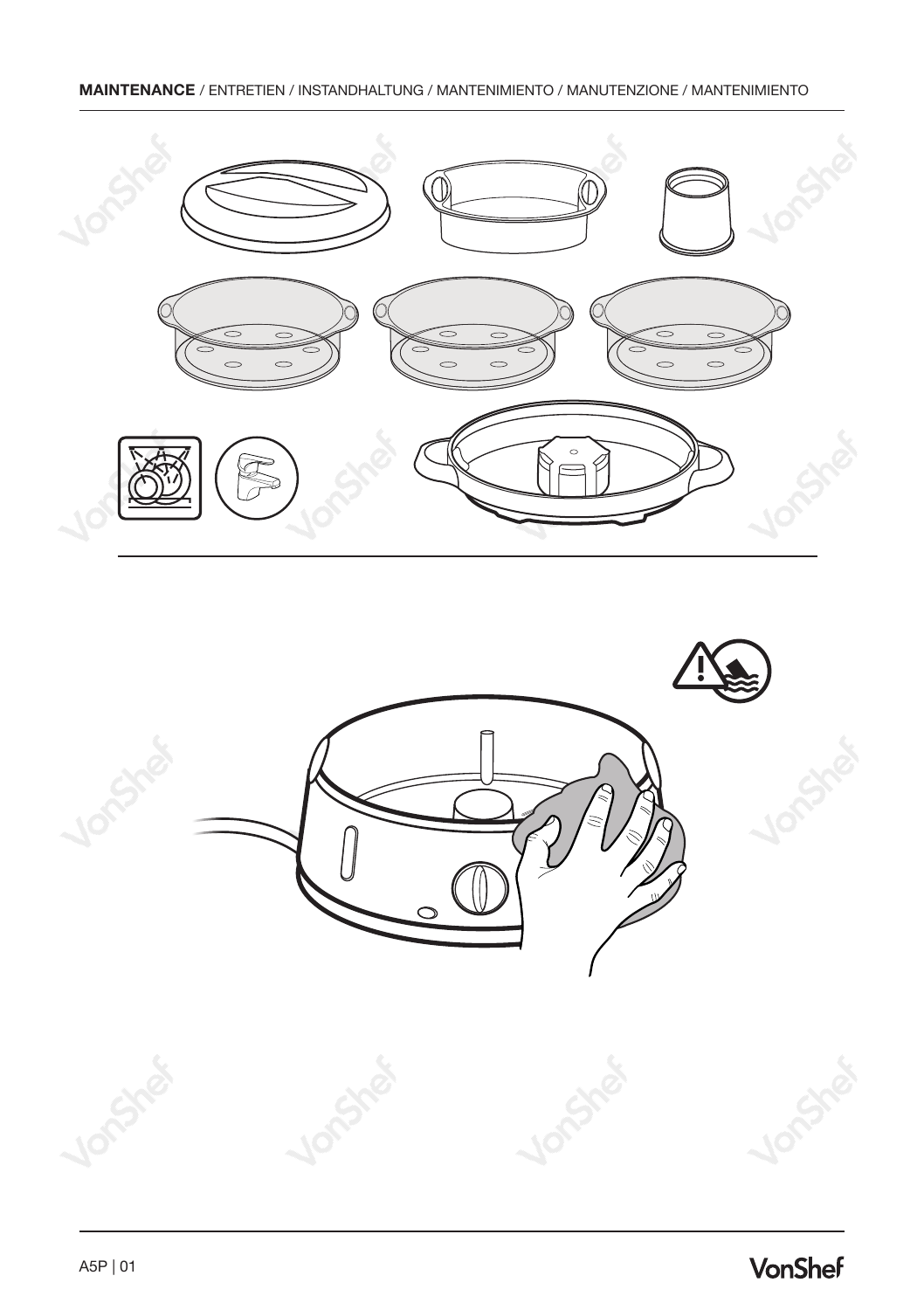# **EN FR DE**

The Lower Steaming Tray should always be placed at the bottom, as the small lips sits securely within the Drip Tray rim.

To steam larger foods, simply remove one of the tray dividers.

Always arrange food so that there is space in between. Overloading the trays will result in lomger steaming times.

Selecting foods with the same cooking time is preferable. Ingredients that require a longer cooking time shopuld be placed in the lower steam tray.

A single tier of food will steam faster than with 2 or 3 tiers in use. Therefore, cooking larger quantites of food will require longer cooking times.

Regularly observe the Water Gauge throughout operation. Refill if required using the small opening on the side of the Drip Tray.

Take extra care when removing the Steamer Lid as exhausted steam may escape causing scalding injuries. The use of an oven mitt is recommended.

Le plateau inférieur de cuisson à la vapeur doit toujours être placé en bas, car les petites lèvres reposent bien dans le bord du plateau d'égouttage.

Pour cuire à la vapeur des aliments plus volumineux, retirez simplement l'un des séparateurs du plateau.

Toujours organiser la nourriture de manière à ce qu'il y ait un espace entre les deux. Une surcharge des plateaux entraînera des temps de cuisson plus longs.

Il est préférable de sélectionner des aliments avec le même temps de cuisson. Les ingrédients qui nécessitent un temps de cuisson plus long doivent être placés dans le bac vapeur inférieur.

Un seul niveau de nourriture cuit à la vapeur plus rapidement qu'avec 2 ou 3 niveaux utilisés. Par conséquent, la cuisson de grandes quantités d'aliments nécessitera des temps de cuisson plus longs.

Observez régulièrement la jauge à eau tout au long du fonctionnement. Remplissez si nécessaire en utilisant la petite ouverture située sur le côté du plateau d'égouttage.

Faites particulièrement attention lorsque vous retirez le couvercle du cuiseur car la vapeur épuisée risque de s'échapper et de vous brûler. L'utilisation d'un gant de cuisine est recommandée.

Das untere Dämpfungsfach sollte immer unten platziert werden, da die kleinen Lippen fest im Rand der Auffangschale sitzen.

Um größere Speisen zu dämpfen, entfernen Sie einfach einen der Fachteiler.

Speisen immer so anordnen, dass dazwischen Platz ist. Ein Überladen der Tabletts führt zu längeren Dampfzeiten.

Die Auswahl von Speisen mit der gleichen Garzeit ist vorzuziehen. Zutaten, die eine längere Garzeit erfordern, sollten in die untere Dampfschale gelegt werden.

Eine einzelne Tierstufe wird schneller als mit zwei oder drei Ebenen im Einsatz dampfen. Daher erfordert das Kochen größerer Mengen von Lebensmitteln längere Garzeiten.

Beobachten Sie während des gesamten Betriebs regelmäßig den Wasserstand. Falls erforderlich, füllen Sie die kleine Öffnung an der Seite der Auffangschale auf.

Seien Sie besonders vorsichtig, wenn Sie den Dampfdeckel entfernen. Andernfalls kann austretender Dampf austreten und Verbrühungen verursachen. Die Verwendung eines Ofenhandschuhs wird empfohlen.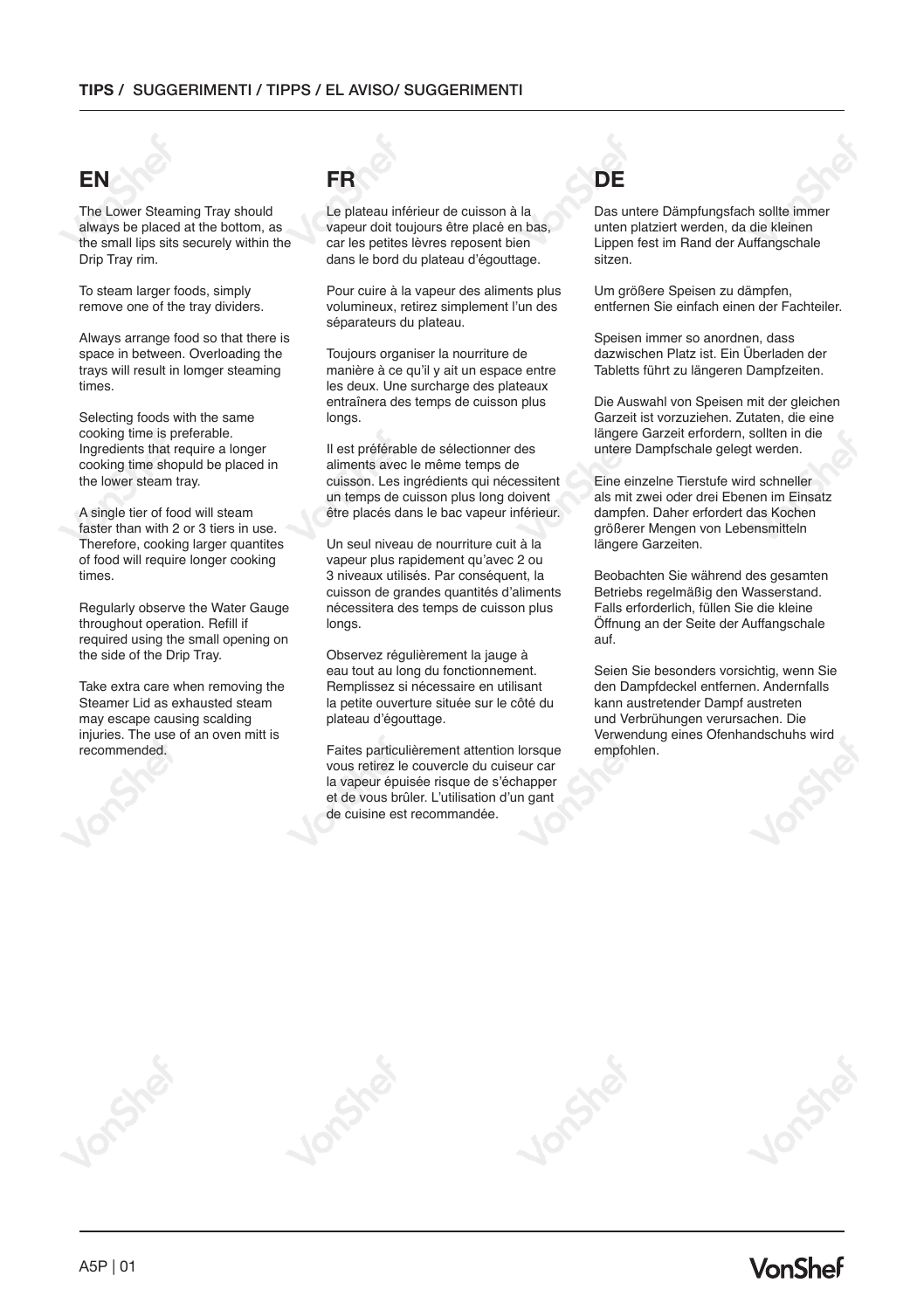La bandeja de vapor inferior siempre debe colocarse en la parte inferior, ya que los pequeños labios se asientan firmemente dentro del borde de la bandeja de goteo.

Para cocinar alimentos más grandes al vapor, simplemente quite uno de los separadores de la bandeja.

Siempre arregla la comida para que haya espacio en el medio. La sobrecarga de las bandejas dará como resultado tiempos de vaporización del Lomger.

Es preferible seleccionar alimentos con el mismo tiempo de cocción. Los ingredientes que requieren un tiempo de cocción más largo deben colocarse en la bandeja de vapor inferior.

Un solo nivel de alimentos se cocerá al vapor más rápido que con 2 o 3 niveles en uso. Por lo tanto, cocinar cantidades más grandes de alimentos requerirá tiempos de cocción más largos.

Observe regularmente el medidor de agua durante la operación. Rellene si es necesario utilizando la pequeña abertura en el costado de la bandeja de goteo.

Tenga mucho cuidado al retirar la tapa del vaporizador, ya que el vapor agotado puede escapar y causar lesiones por escaldadura. Se recomienda el uso de un guante de horno.

Il vassoio di cottura a vapore inferiore deve sempre essere posizionato nella parte inferiore, poiché le piccole labbra si trovano saldamente all'interno del bordo del vassoio antigoccia.

Per vaporizzare cibi più voluminosi, è sufficiente rimuovere uno dei divisori del vassoio.

Prepara sempre il cibo in modo che ci sia spazio nel mezzo. Sovraccaricare i vassoi comporterà tempi di vaporizzazione più lunghi.

È preferibile selezionare cibi con lo stesso tempo di cottura. Gli ingredienti che richiedono un tempo di cottura più lungo possono essere collocati nel vassoio del vapore inferiore.

Un singolo livello di cibo sarà vapore più veloce rispetto a 2 o 3 livelli in uso. Pertanto, cucinare quantità più grandi di cibo richiederà tempi di cottura più lunghi.

Osservare regolarmente l'indicatore dell'acqua durante il funzionamento. Riempire se necessario utilizzando la piccola apertura sul lato del vassoio antigoccia.

Prestare particolare attenzione quando si rimuove il coperchio del vapore poiché il vapore esaurito potrebbe fuoriuscire causando lesioni da ustioni. Si consiglia l'utilizzo di un guanto da forno.

# **ES IT LAT ES**

La bandeja de cocción inferior debe colocarse siempre en la parte inferior, ya que los pequeños labios se colocan firmemente dentro del borde de la bandeja de goteo.

para vaporizar alimentos más grandes, simplemente Quite uno de los divisores de la bandeja.

siempre arregle los alimentos para que haya espacio en el medio. Sobrecargar las bandejas resultará en tiempos de vaporización de lomger.

Es preferible seleccionar los alimentos con el mismo tiempo de cocción. Los ingredientes que requieren un tiempo de cocción más largo shopuld se colocan en la bandeja de vapor inferior.

un solo nivel de alimentos se vaporizará más rápido que con 2 o 3 niveles en uso. Por lo tanto, cocinar cuantitas más grandes de alimentos requerirá tiempos de cocción más largos.

Observe periódicamente el indicador de agua durante toda la operación. Rellénelo si es necesario utilizando la abertura pequeña en el costado de la bandeja de goteo.

tenga especial cuidado al retirar la tapa del vaporizador ya que el vapor agotado puede escapar causando lesiones por quemaduras. Se recomienda el uso de un guante de horno.

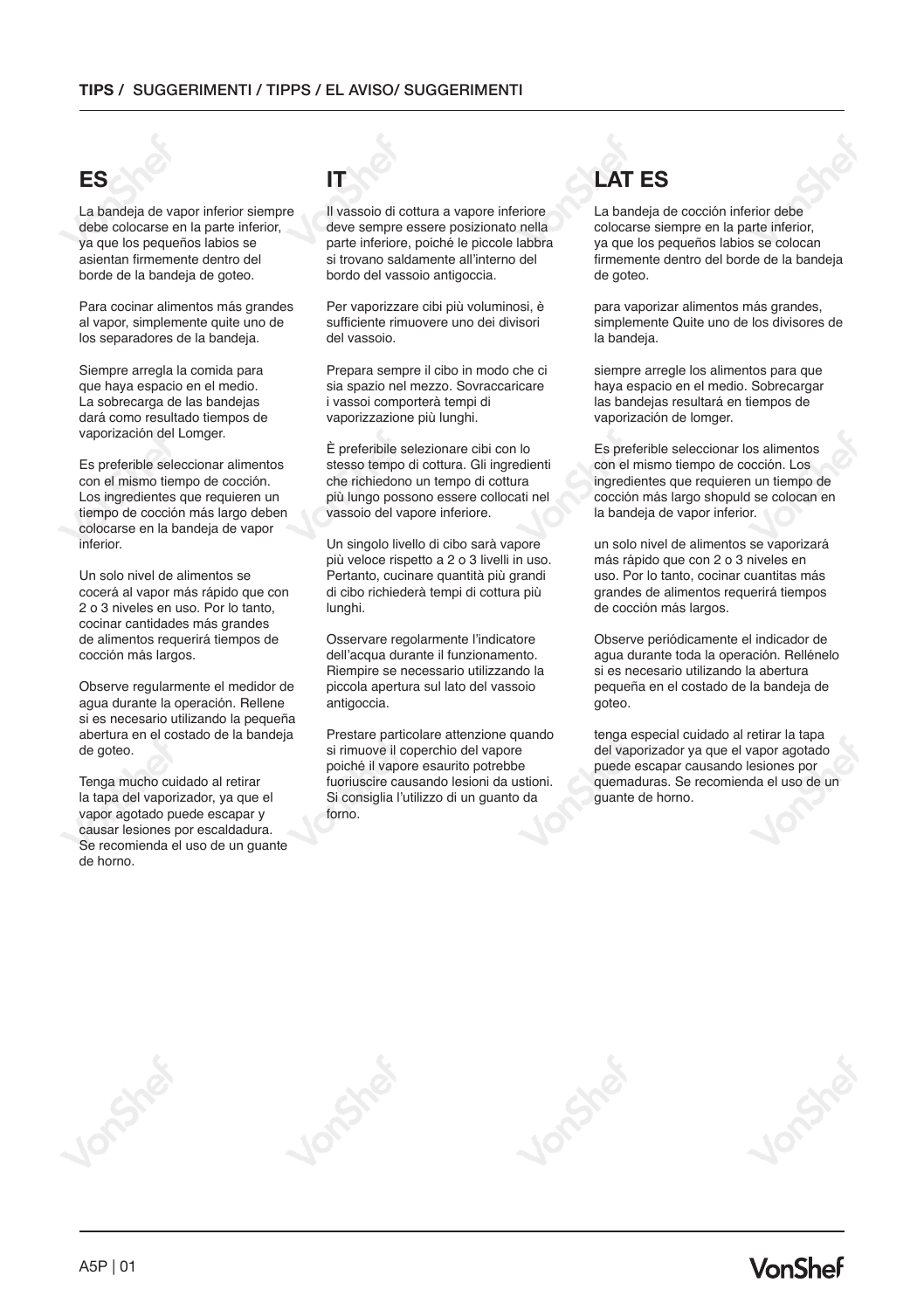# $0 \bigtriangleup \cap \mathbb{Z} \bigcirc$  $\overline{c}$

# **EN**

**DISPOSAL INFORMATION** Please recycle where facilities exist. Check with your local authority for recycling advice.

**CUSTOMER SERVICE** If you are having difficulty using this product and require support, please contact **hello@domu.co.uk (UK/EU) usasupport@domubrands.com (US)**

**WARRANTY** To register your product and find out if you qualify for a free extended warranty please go to **www.vonshef.com/warranty**.

Please retain a proof of purchase receipt or statement as proof of the purchase date. The warranty only applies if the product is used solely in the manner indicated in the warnings page of this manual, and all other instructions have been followed accurately. Any abuse of the product or the manner in which it is used will cepted unless re-packaged in its original packaging and accompanied by a relevant and completed returns form. This does not affect your statutory rights. No rights are given under this warranty to a person acquiring the appliance second-hand or for commercial or communal use.

**COPYRIGHT** All material in this instruction manual are copyrighted by DOMU Brands.Any unauthorised use may violate worldwide copyright, trademark, and other laws.

# **FR**

### **INFORMATIONS RELATIVES AU RECYCLAGE**

Veuillez recycler là où il existe des installations adéquates. Vérifiez auprès de vos autorités locales pour obtenir des conseils sur le recyclage.

**SERVICE CLIENT** Si vous rencontrez des difficultés pour utiliser ce produit et avez besoin d'assistance, veuillez contacter **hello@domu.co.uk (UK/EU) usasupport@domubrands.com (US)**

**GARANTIE** Pour enregistrer votre produit et découvrir si vous vous qualifiez pour une extension gratuite de

garantie, rendez-vous sur **www.vonshef.com/warranty**. Conservez une preuve d'achat, reçu ou attestation, pour prouver la date de l'achat. La garantie ne s'applique que si le produit a été utilisé de la manière indiquée dans la section de la page des avertissements de ce manuel et que toutes les instructions ont été suivies de manière précise. Tous les abus réalisés sur le produit, dans la manière dont il a été utilisé, rendront la garantie caduque. Les marchandises renvoyées ne seront acceptées que si elles sont remballées dans leur emballage d'origine et accompagnées d'un

formulaire de retour adéquat et rempli. Ceci n'affecte pas vos droits statutaires. Cette garantie n'accorde aucun droit à une personne obtenant le produit de seconde main ou à des fins d'utilisation commerciale ou communale.

**DROITS D'AUTEUR** Toutes les informations de ce manuel d'utilisation sont protégées par droit d'auteur par DOMU Brands. Toute utilisation non autorisée

pourrait enfreindre les lois mondiales de droit d'auteur, de marque déposée ainsi que d'autres lois.

# **DE**

**ENTSORGUNG** Bitte entsorgen Sie das Produkt an geeigneten Entsorgungsstellen. Fragen Sie bei Ihrer Gemeinde nach.

**KUNDENSERVICE** Wenn Sie Schwierigkeiten mit diesem Produkt haben und Unterstützung benötigen, wenden Sie sich bitte an **hello@domu.co.uk (UK/EU) usasupport@domubrands.com (US)**

**GARANTIE** Um Ihr Produkt zu registrieren und zu erfahren, ob eine kostenlose verlängerte Garantie möglich ist, gehen Sie bitte auf **www.vonshef.com/warranty**. Bitte behalten Sie eine Rechnung oder den Kassenzettel als Nachweis des Einkaufdatums auf. Die Garantie gilt nur, wenn das Produkt nur wie in dieser Anleitung beschrieben verwendet wurde und wenn alle Anweisungen befolgt wurden. Jeglicher Missbrauch des Produkts oder der Art und Weise, in der es verwendet wird, macht die Garantie ungültig. Zurückgegebene Artikel werden nur akzeptiert, wenn sie sich in der Originalverpackung befinden und wenn ein relevantes und vollständig ausgefülltes Rücksendeformular enthalten ist. Dies betrifft nicht Ihre gesetzlichen Ansprüche. Für Artikel, die gebraucht erworben wurden, oder die kommerzielle oder gemeinschaftlich genutzt werden, entstehen keinerlei Ansprüche auf Garantie.

**COPYRIGHT** Alle Materialien in dieser Anleitung stehen unter Copyright von DOMU Brands Ltd.Jede unautorisierte Verwendung kann das weltweite Copyright, die Handelsmarke und andere Gesetze verletzen.

# **ES**

**INFORMACION DE DESECHO** Por favor, reciclad en las instalaciones correspondientes. Consultad con vuestra autoridad local para obtener consejos de reciclaje.

**SERVICIO AL CLIENTE** Si tiene dificultades para utilizar este producto y necesita asistencia, contacte con **hello@domu.co.uk (UK/EU) usasupport@domubrands.com (US)**

**GARANTÍA** Para registrar vuestro producto y averiguar si califica para una garantía extendida gratuita, vaya a **www.vonshef.com/warranty**. Conservad un comprobante de recibo de compra o extracto como prueba de la fecha de compra. La garantía solo se aplica si el producto se utiliza únicamente de la manera indicada en la página de advertencias de este manual, y todas las demás instrucciones se han seguido con precisión. Cualquier abuso del producto o la manera en que se use invalidará la garantía. Los productos devueltos no se aceptarán a menos que se vuelvan a empaquetar en su embalaje original y acompañados por un formulario de devolución completo y pertinente. Esto no afecta sus derechos legales. No se otorgan derechos bajo esta garantía a una persona que adquiere el aparato de segunda mano o para uso comercial o comunitario

**DERECHOS DE AUTOR** Todo el material en este man- ual de instrucciones está protegido por DOMU Brands. Cualquier uso no autorizado puede violar los derechos de autor, marcas comerciales y otras leyes en todo el mundo.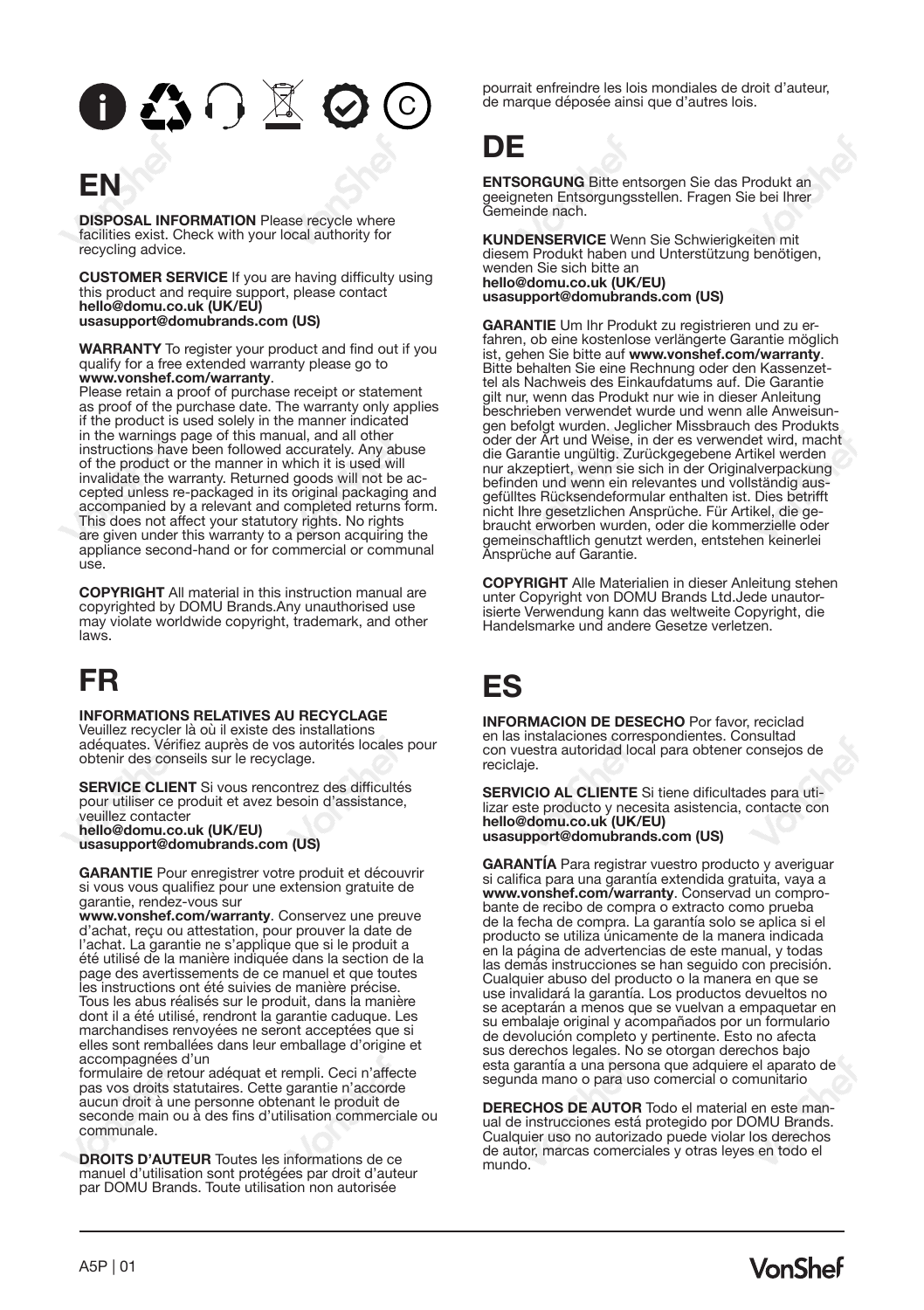# **IT**

**INFORMAZIONI SULLO SMALTIMENTO** Si prega di za alle autorità competenti per il riciclo.

**SERVIZIO CLIENTI** Se si riscontrano difficoltà nell'utiliz- zo di questo prodotto e si richiede supporto, contattare **hello@domu.co.uk (UK/EU) usasupport@domubrands.com (US)**

**GARANZIA** Per registrare il prodotto e capire se hai diritto all'estensione di garanzia, vai su **www.vonshef.com/warranty**. Si prega di conservare la ricevuta del pagamento quale prova della data d'acquisto. La garanzia si applica solo se il prodotto viene utilizzato esclusivamente come indicato nella pagina delle Avvertenze del presente manuale e se tutte le altre informazioni vengano accuratamente seguite. Qualsiasi abuso nell'utilizzo di questo prodotto invaliderà la garanzia. I resi non saranno accettati se non riposti nella confezione originale ed accompagnati da un modulo di atori. La presente garanzia non attribuisce alcun diritto a coloro che acquistano prodotti di seconda mano o per fini commerciali o condivisi.

**COPYRIGHT** Tutto il materiale contenuto nel presente manuale delle istruzioni è protetto da copyright di DOMU Brands. Qualsiasi uso non autorizzato potrebbe violare il copyright a livello mondiale, marchio ed altre leggi.

# **LAT ES**

**INFORMACION DE DESECHO** Por favor, recicle en las instalaciones correspondientes. Consulte con su autoridad local para obtener consejos de reciclaje.

**SERVICIO AL CLIENTE** Si tiene dificultades para uti- lizar este producto y necesita asistencia, contacte con **hello@domu.co.uk (UK/EU) usasupport@domubrands.com (US)**

**GARANTÍA** Para registrar su producto y averiguar si califica para una garantía extendida gratuita, vaya a<br>www.vonshef.com/warranty. Conserve un comprobante de recibo de compra o extracto como prueba de la fecha de compra. La garantía solo se aplica si el producto se utiliza únicamente de la manera indicada en la página de advertencias de este manual, y todas las demás instrucciones se han seguido con precisión. Cualquier abuso del producto o la manera en que se use invalidará la garantía. Los productos devueltos no se aceptarán a menos que se vuelvan a empaquetar en su embalaje original y acompañados por un formulario de devolución completo y pertinente. Esto no afecta sus derechos legales. No se otorgan derechos bajo esta garantía a una persona que adquiere el aparato de segunda mano o para uso comercial o comunitario

**DERECHOS DE AUTOR** Todo el material en este manual de instrucciones está protegido por DOMU Brands. Cualquier uso no autorizado puede violar los derechos de autor, marcas comerciales y otras leyes en todo el mundo.